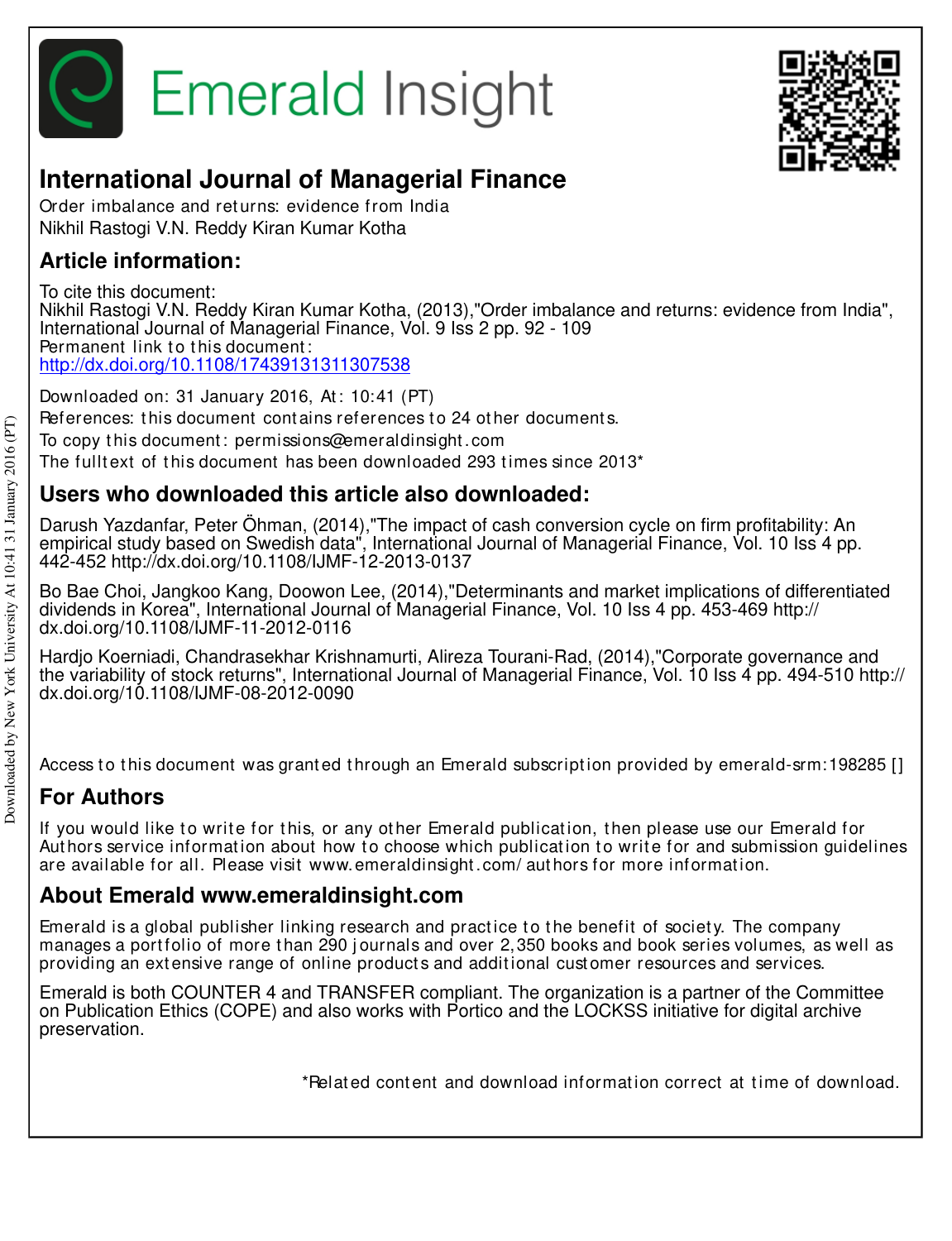

IJMF 9,2

92

# Order imbalance and returns: evidence from India

Nikhil Rastogi

*Department of Finance & Accounting, IMT Hyderabad, Hyderabad, India* V.N. Reddy *IBS, Hyderabad, India, and* Kiran Kumar Kotha *Department of Finance, NISM, Mumbai, India*

Abstract

Purpose – The purpose of this paper is to study the empirical relationship between order imbalance and returns in the backdrop of structural changes in the Indian market.

Design/methodology/approach – The study makes use of hypothesis testing and dummy variable regression to investigate the relationship between order imbalance and returns during the period 1999-2005, which saw definitive change in the structure of the Indian markets.

Findings – Order imbalance (buying or selling pressure) has significantly reduced post the structural reforms at the daily as well as intra-day intervals across trade, as well as value measures of order imbalance. After controlling for the number of transactions, order imbalance and return correlations have fallen in the post-2002 period as compared to the pre-2002 period, at daily as well as intra-day intervals. Further, after controlling for past high and low returns, order imbalance exhibits day of the week effect in the pre-2002 period while no such effect is seen in the post-2002 period.

Originality/value – The work brings out order imbalance and returns relationship for the Indian market, which has different structure from that of many developed, as well as developing, markets in the backdrop of changes in its own structure. This would provide a richer literature in the area of market structure and design.

Keywords India, Markets, Returns, Trade, Order imbalance, Buyer-seller initiated, Rolling settlement, Pre-2002, post-2002

Paper type Research paper

## I. Introduction

Structure of a market plays an important role in its efficiency. It determines the mechanism through which orders are collected and the process through the orders are executed by the exchange, thereby affecting prices and returns. The literature in developed markets has examined the effect of market design on returns and market efficiency. The issue of market efficiency has been examined by using lagged returns or lagged volume as explanatory variables for the current returns. However, volume could be higher in rising as well as in falling market and so it does not show an intuitively appealing relationship with returns (Chordia *et al.*, 2002). The limitation of trading volume could be addressed if it could be separated into the components of buyer-initiated volume and seller-initiated volume. These measures would reveal more information related to returns forecasting since in a rising market the buyer-initiated volume would be higher than the seller-initiated volume thus leading to positive returns while in a falling market the seller-initiated volume would be more than



International Journal of Managerial Finance Vol. 9 No. 2, 2013 pp. 92-109  $\odot$  Emerald Group Publishing Limited 1743, 9132 DOI 10.1108/17439131311307538

The authors are grateful for helpful comments from Vijaya B. Marisetty and acknowledge the support from Network for Securities Market Data, NISM, in obtaining NSE intra-day data.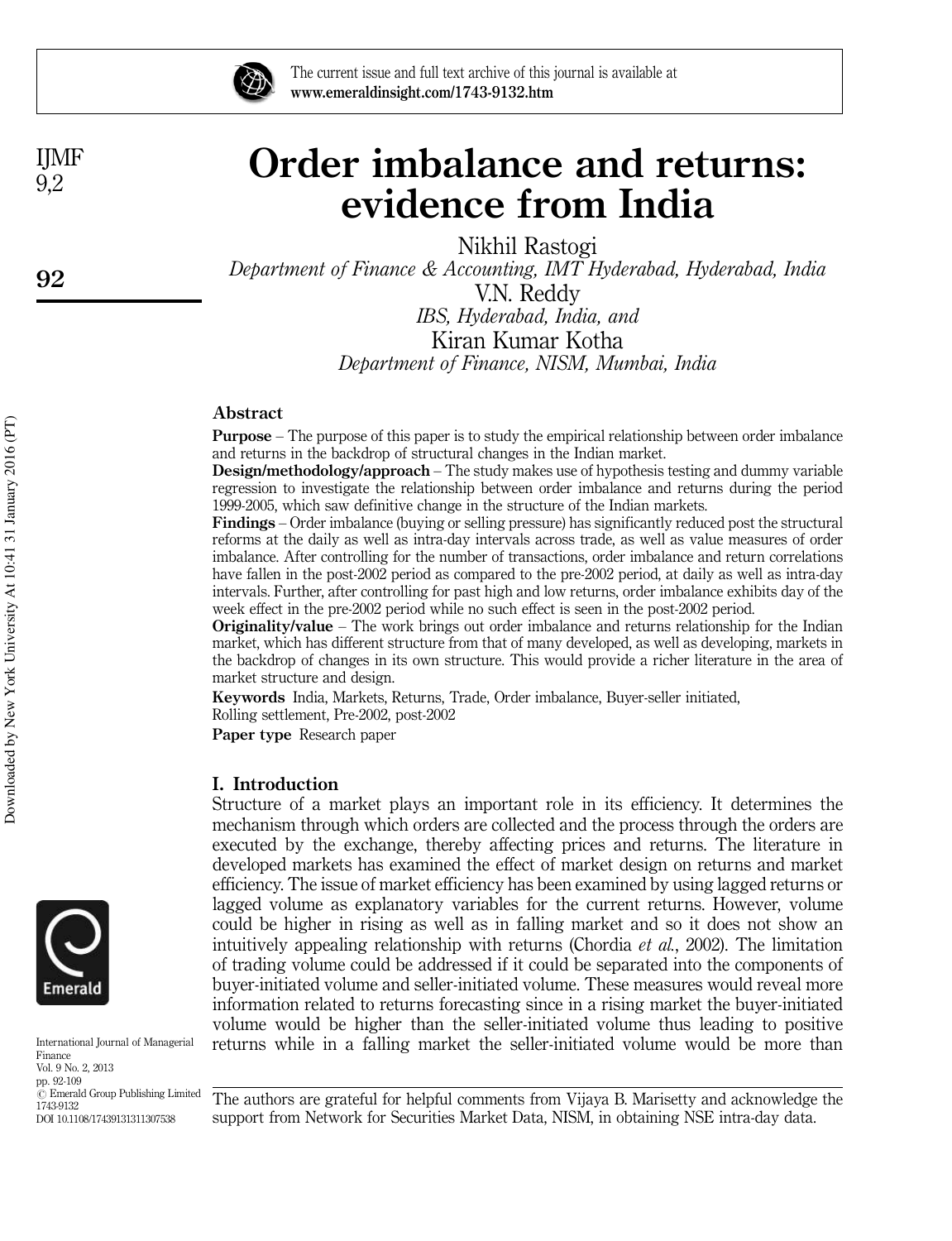buyer-initiated volume leading to negative security returns. The difference between buyer-initiated volume and seller-initiated volume is termed as order imbalance and it intuitively seems a better measure of trading activity than only trading volume.

Chordia *et al.* (2002), using order imbalance to measure trading activity, study its relationship with stock returns and liquidity for the New York Stock Exchange (NYSE). Lee *et al.* (2003) study the association between order imbalance and returns for participants in the Taiwanese Stock Exchange (TSE). The results for the NYSE show that lagged returns and lagged order imbalance are significant and have higher explanatory power for current order imbalance while, for the TSE, the results do not show a higher explanatory power for these lagged measures. The NYSE is a hybrid market (both order-driven as well as quote-driven) involving continuous trading and specialists for each stock. The TSE, on the other hand, follows a call method of trading and has no specialists. The different structures of these markets may be responsible for different results.

The Indian market (National Stock Exchange, hereafter NSE) has a different structure from the NYSE and the TSE and has undergone structural changes, including compulsory rolling settlement and the introduction of internet trading, in the period 1999-2005. This provides an ideal setting to explore order imbalance and returns relationships for a market undergoing structural changes. The NSE introduced compulsory rolling settlement on January 1, 2002. We investigate the order imbalance-returns relationship by dividing the time period of 1999-2005 into pre-2002 ( January 1999-December 2001) and post-2002 ( January 2002-December 2005) periods. The study provides insight into order imbalance-returns relationships in a changing market structure setting and contributes to the literature in this area.

The paper is organized as follows. Section II reviews the literature, Section III presents the data and variable construction, Section IV describes the methodology, Section V presents the results and Section VI concludes.

#### II. Literature review

Market design plays a critical role in market efficiency. Majnoni and Massa (2001) and Singh (2010) analyze the impact of stock market reforms on market efficiency. For measuring and determining market efficiency, different variables are used. Nelson (1976) uses inflation, Rozeff (1984) uses dividend yield ratio, Basu (1977, 1983) and Cambell and Shiller (1988) use E/P ratio, Banz (1981) uses firm size and Fama and French (1992) use the book-to-market-value ratio. Apart from these firm-related measures, trading activity measures such as volume and order imbalance are also used to explain returns. Karpoff (1987) surveys studies on the relationship of volume and returns. However, as noted, order imbalance shows a more intuitive relationship with returns. Michayluk and Neuhauser (2008) find that measures such as volume are not affected by the direction of the trade, even though transactions may be solely seller initiated, solely buyer initiated or any combination of these. It makes a strong case for using order imbalance. The order imbalance and returns relationship has been examined in various markets. Blume *et al.* (1989) are among the first to use order imbalance to explain the differences in returns of the S&P 500 and non-S&P 500 stocks on October 19, 1987 (Black Monday). Sias (1997) using weekly NAV for 14 closed-end mutual funds and relative weekly order imbalance for 12 weeks, concludes that relative order imbalance influences closed-end mutual fund returns. Brown *et al.* (1997) find bi-directional causality between order imbalance and returns which do not last beyond a day. They also find that returns adjusted to the order imbalance within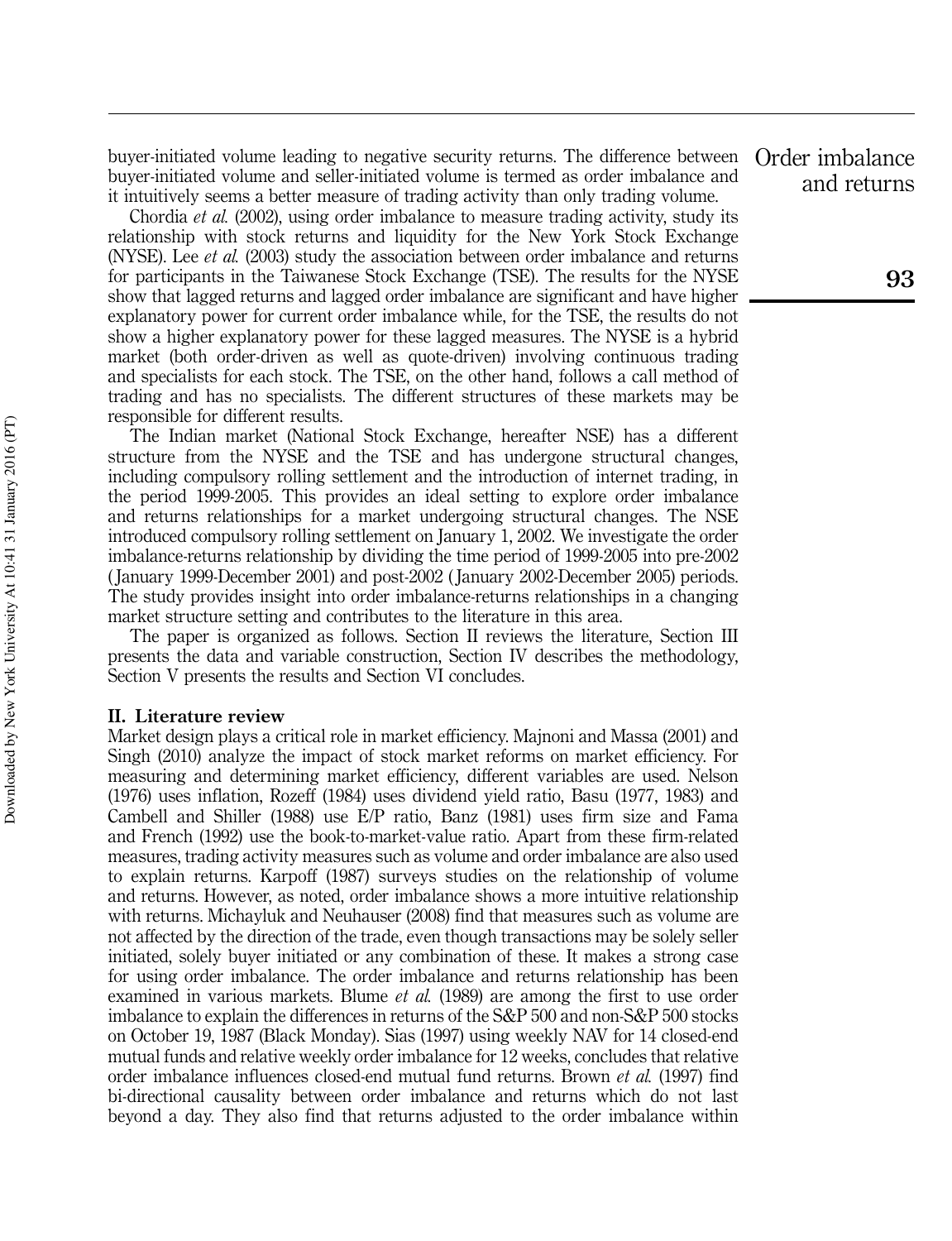a two-to-three-hour period. Chan and Fong (2000) find that order imbalance in large trade size categories affects the returns more than in smaller trade size categories. Chordia *et al.* (2002) note a significant relationship between contemporaneous returns and order imbalance after controlling for market volume and liquidity. In a subsequent study (2004), they explore the relationship between individual stock returns and order imbalance, finding that order imbalance is useful to predict future returns. They also observe that, subject to low transaction costs, positive abnormal returns can be earned using order imbalance data. Lee *et al.* (2003) examine the aggregate order imbalance of the top 30 stocks in the TSE and explore the relationship with returns. They find that domestic and foreign institutions have more persistence in order imbalance compared to individual traders.

In most of these studies, the order imbalance is estimated since exchanges rarely provide information on the trade direction of buyer- and seller-initiated trades. In the literature, the direction of trading is estimated either using the tick test and reverse tick test (when only information on trades is available), or the quote-based method or Lee and Ready (1991) algorithm (when trade and quote information are available).

The tick test uses successive price changes to infer whether the trade was buyer initiated or seller initiated. Thus, if the next trade occurs at a price higher than the previous trade (uptick), it is termed buyer initiated while if it occurs at a lower price (downtick) it is termed seller initiated. If the price remains the same (zerotick), it is considered buyer initiated if the previous trade was buyer initiated (also called zero uptick) and seller initiated if the previous trade was seller initiated (zero downtick).

The reverse tick test uses successive price changes to classify trades as buyer or seller initiated. However, unlike the tick test, the reverse tick test examines the subsequent price to classify the trade. Thus, if the next trade occurs at a higher price than the current trade, the current trade is classified as seller initiated and vice versa. If the price remains the same then it is termed seller initiated if the next trade is seller initiated (and termed buyer initiated if the next trade is buyer initiated).

Quote-based methods compare the most recent quote with the traded price. If the trade price is equal to or near the mid-point, it is classified as seller initiated and if it is equal to or near the asking price, it is classified as buyer initiated. The trades at the mid-point of the bid and ask are ignored for the purpose of classification.

The Lee and Ready (1991) algorithm is an improvement over the quote-based method since the quote taken to compare with the trade is at least five seconds before the trade time. Lee and Ready's study shows that there was a high probability that the new quotes after the trade were recorded ahead of the trade[1]. They ascribe this to the method followed in recording the quote and trade prices. The trade price is compared to the last bid/ask quote. If the trade price equals the ask quote, it is termed buyer initiated, and if it equals the bid quote it is termed seller initiated. If the trade price lies between the bid and ask, then if it is closer to the bid quote it is termed seller initiated and if it is closer to the ask, then it is termed buyer initiated. If the trade occurs at the mid-point of bid and ask, then the tick test method is used to identify whether the trade is buyer or seller initiated.

The literature is divided on the use of the tick test. Several authors evaluate the classification accuracy of these methods in different markets. Lee and Ready (1991) evaluate the performance of the quote-based method, the tick test and the reverse tick test in classifying trades into buyer and seller initiated. Their study uses data for 150 NYSE stocks and all AMEX stocks for 1988. They show that there is a high degree of agreement between the results of the quote-based method and the tick test, and that

94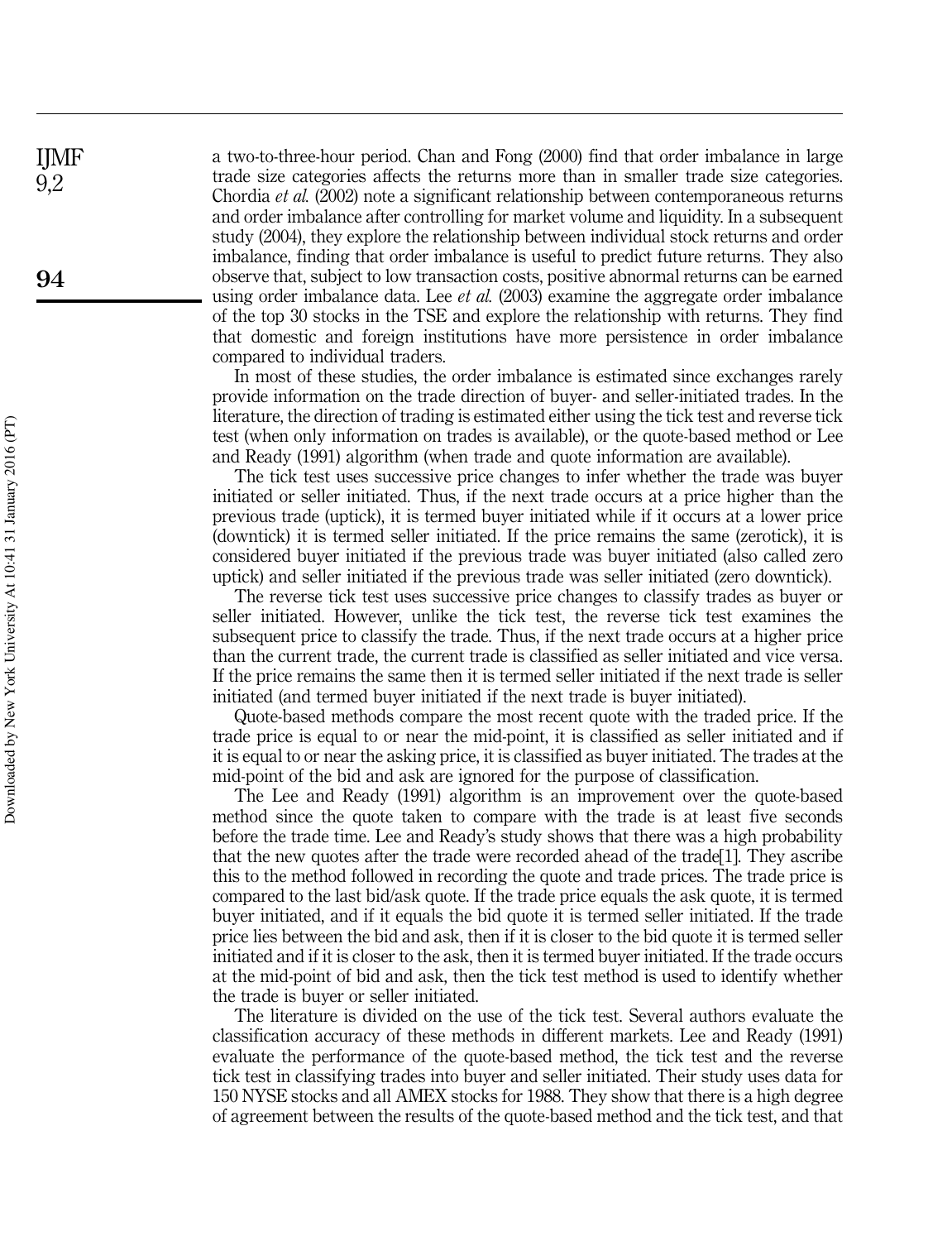the tick test method outperforms the reverse tick method. They also compare the classification using the recent quote (at least five seconds before the trade time) and the current quote (recorded just before the trade takes place) and conclude that classification based on the current quote is likely to be incorrect and they recommend using quotes which are at least five seconds before the trade time.

Aitken and Frino (1996) evaluate the accuracy of the tick test using Australian data in correctly classifying trades as buyer or seller initiated. For buyer-initiated trades they find an accuracy level of 75.1 percent while for seller-initiated trades the accuracy level is 73.7 percent. For downtick trades the accuracy is 92.8 percent while for uptick trades the accuracy is 90.6 percent. Thus if zerotick trades are removed from the sample the accuracy is above 90 percent.

Finucane (2000) examines the classification accuracy of all three methods: the tick test, the reverse tick test and the Lee and Ready algorithm. The study uses a unique database containing trades, orders and quotes for 144 NYSE firms for a three-month period. The database identifies the direction of trade and thus helps in comparison. The study classifies buyer- and seller-initiated trades using the three methods to determine the accuracy. For the tick test the accuracy level is 83 percent while for the Lee and Ready algorithm it is 84 percent. If the zero ticks are removed, the classification accuracy improves to 95.6 percent for the tick test and 95.8 percent for the Lee and Ready algorithm. The performance of the reverse tick test is 72.1 percent for all the trades and 79.6 percent for non-zero tick trades. The study concludes that the performance of the tick test is the same as the Lee and Ready algorithm and may be used for trade classification.

In the present study we estimate order imbalance using the tick test since continuous quotes data are not available. In the first stage we estimate order imbalance for all NSE stocks which are part of the S&P CNX Nifty Index (the S&P CNX Nifty Index is owned and managed by India Index Services & Products Ltd (IISL), which is a joint venture between CRISIL and NSE, where CNX stands for CRISIL NSE Indices). We aggregate the order imbalance using the market capitalization as weights. We compute order imbalance measures at daily as well as intra-day intervals of 120 and 60 minutes for the S&P CNX Nifty Index using the trade data for component stocks given by NSE. We investigate the changes in these measures for the pre-2002 and post-2002 periods. Next we investigate the changes in the order imbalance variable in the pre-2002 and post-2002 periods as well as its relation with returns in these two periods. Studies of the Indian market find day-of-the-week regularity in returns (Gupta, 2006) in the pre-2002 period while the post-2002 period exhibits no such regularity. This may suggest similar regularity in the order imbalance since order imbalance causes price pressures and ultimately has an impact on returns. We check for the day-of-the-week effect in order imbalance in the pre-2002 and post-2002 periods. Finally we compare the order imbalance-returns correlations in the pre-2002 and post-2002 periods. We expect a decrease in the order imbalance-returns correlation in the post-2002 period compared to the pre-2002 period to reflect improved market design. The next section includes the details of variable construction for this study.

#### III. Data and variable construction

This study uses data on intra-day trades for the S&P CNX Nifty Index as well as the S&P CNX Nifty component stocks (i.e. 50 stocks) for the January 1999-December 2005 period. The data were obtained from the NSE. In the trades data provided by NSE there is no information on whether a trade was buyer or seller initiated. Researchers must infer the direction of trade using appropriate methods.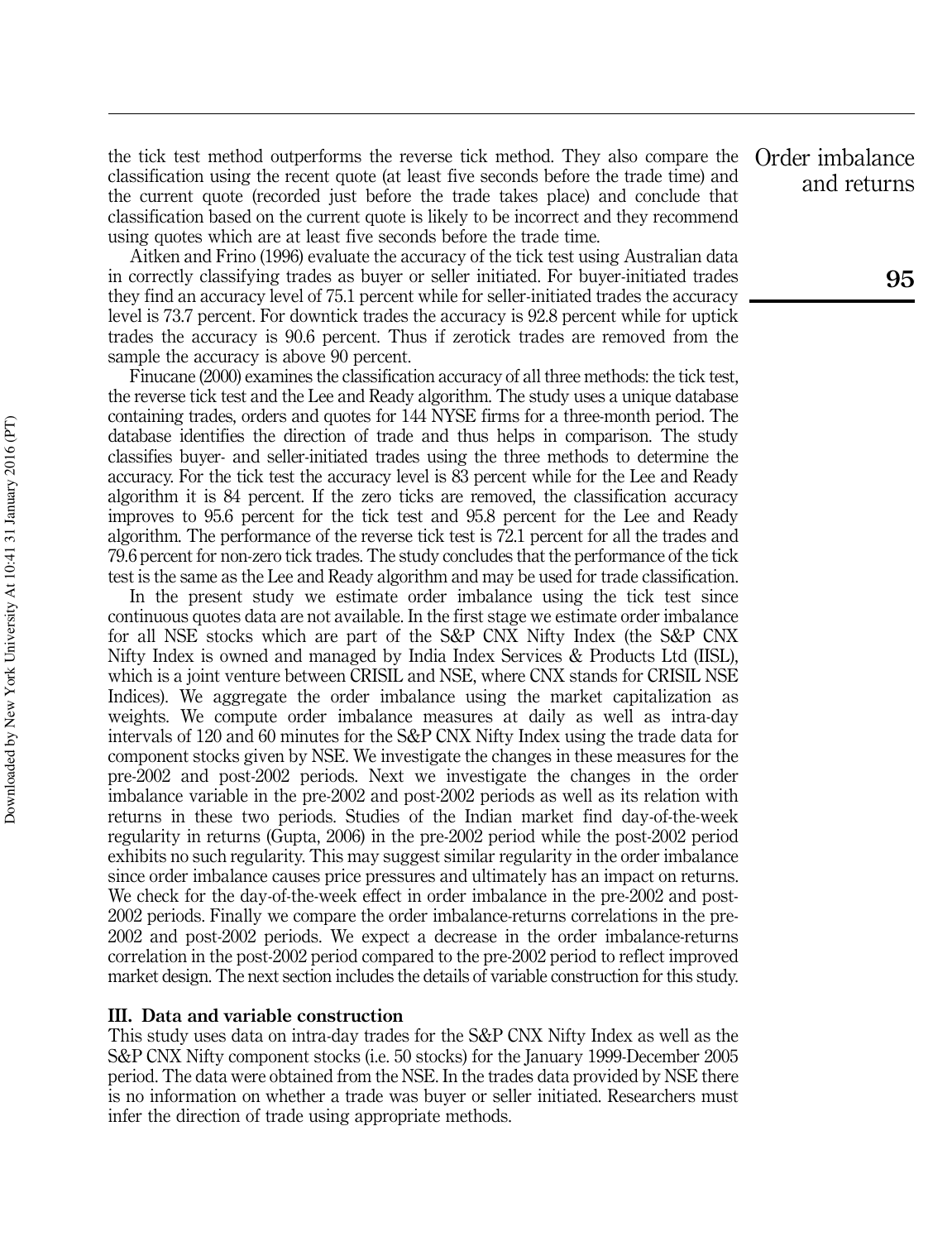#### *Variable construction*

Using the tick test, we classify each trade (for each of the 50 stocks) as buyer or seller initiated and aggregate them over the study time interval. We use intra-day trades data and constructs order imbalance and returns variables for the intervals of daily, 120 and 60 minutes for the analysis of the entire period from 1999 to 2005. The aggregate of buyer-initiated trades less the aggregate of seller-initiated trades gives us the order imbalance for a given interval, measured by the number of trades, Oibn (number of buyer-initiated trades less the number of seller-initiated trades) and volume-traded Oibv (buyer-initiated trade value less the seller-initiated trade value). The Oibv measure of order imbalance is broad based. These stockwise order imbalance measures are weighted by the market capitalization of the stock to obtain the weighted order imbalance for the S&P CNX index in line with the method adopted by Chordia *et al.* (2002). Also, for the study period, NSE followed the total float method to compute the indices and we use the same method (NSE shifted to the free float method of index computation from June 26, 2009). Studies on the accuracy of the tick test to determine trade direction suggest that the classification accuracy of the tick test is reduced if zerotick trades are being classified (Lee and Ready, 1991; Aitken and Frino, 1996; Finucane, 2000). In this study we separately classify the non-zero tick trades and then use them in computing the order imbalance. For each stock, all the trades (except the zerotick trades) are classified using the tick test into buyer- and seller-initiated trades. After this, the order imbalance is computed for each of the intervals (daily, 120 and 60 minutes). For each of the intervals the order imbalances are aggregated using the market capitalization of the stocks to compute the weighted order imbalance for the S&P CNX Nifty (for each stock, its last year market capitalization is used to compute the weights). Similarly, the weighted volume and weighted number of transactions are computed for the index. The returns are computed using the S&P CNX Nifty Index trade-to-trade returns for each of the intervals. This series has been selected for the purpose of association with order imbalance since it exhibits nearly zero serial correlation for the period of our study.

We construct the following variables of order imbalance:

- . Oibn: order imbalance of number of trades.
- . Oibv: order imbalance of value of trades in Rs millions (Rs mn).
- Oibn/Numtrans = ScaledOibn: order imbalance of trades divided by number of transactions.
- $Oibv/Numtrans = ScaledOibv: order imbalance of value divided by the number$ of transactions. The figures for this variable are in thousands.
- . Returns: we measure trade-to-trade returns. The figures are in percentages.
- . Vol: traded volume in Rs mn.
- . Numtrans: number of trades or transactions in a given interval (daily/120 minutes/60 minutes).

#### IV. Methodology

Studies of the Indian market find day-of-the-week regularity in the returns (Nath and Dalvi, 2005), which may suggest a similar regularity in the order imbalance since order imbalance causes price pressures that ultimately affect returns. We expect a similar

96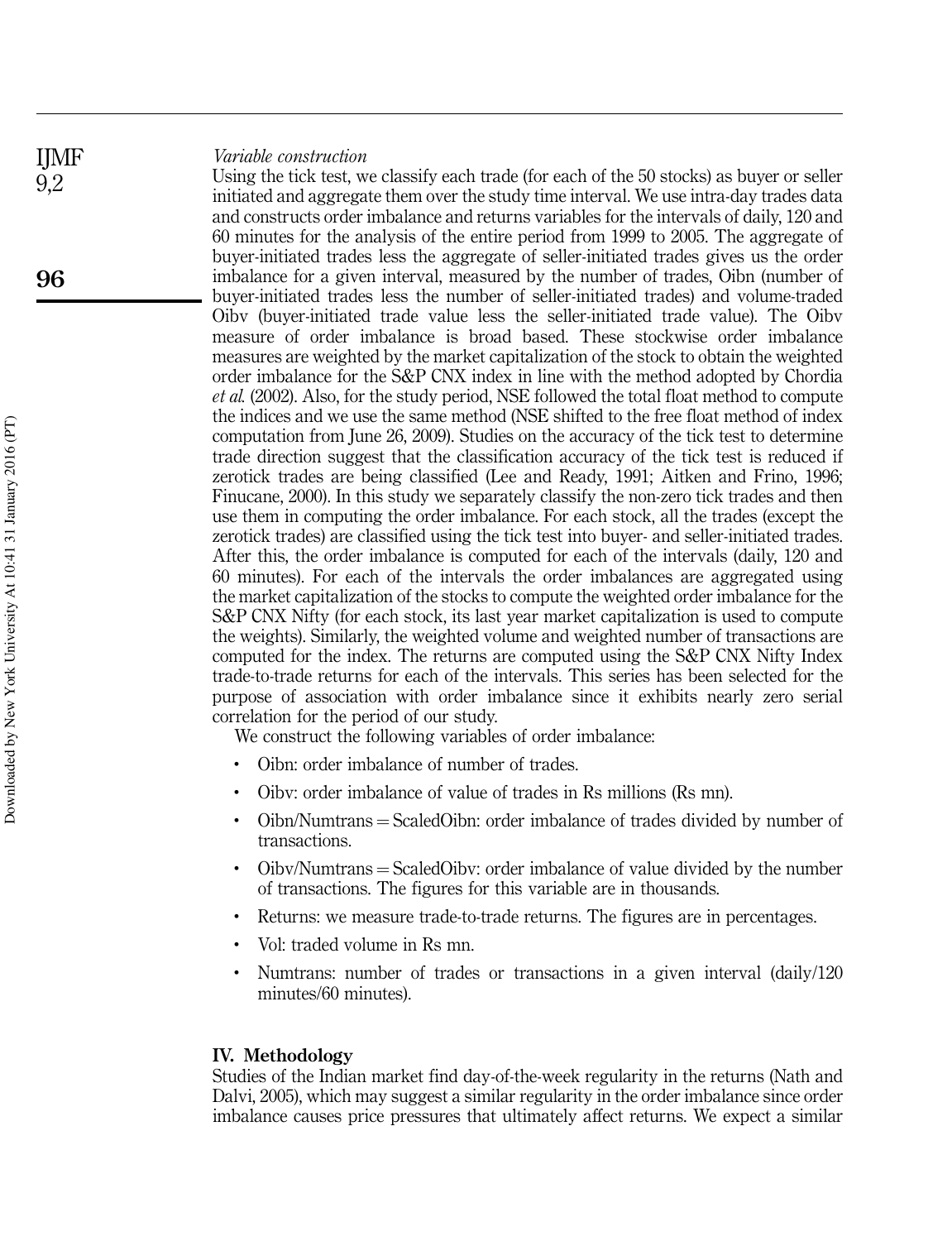day-of-the-week effect in the order imbalance. Future orders may also be affected by past market returns. However, the effect may be different for positive and negative returns. This behavior in aggregate would be reflected in the net imbalance that the market achieves. Investors choose to buy if they find higher returns in the past and vice versa. To check for different possible responses due to past positive and negative returns, we separate out positive and negative returns in the model.

We use the same model proposed by Chordia *et al.* (2002) to examine the determinants of order imbalance:

$$
Oibn_{t} = \alpha + \sum_{Day=Mon}^{Thu} \beta_{Day}D_{Day} + \sum_{i=1}^{5} \gamma_{i}Min(0, R_{t-i}) + \sum_{i=1}^{5} \delta_{i}Max(0, R_{t-i}) + \sum_{i=1}^{5} \chi_{i}Oibn_{t-i} + \varepsilon_{t}
$$
\n(1)

where  $Oibn_t$  denotes the value-weighted order imbalance across all the CNX Nifty at time intervals "*t*" and "*t*" each trading day; *D*s denote the day-of-the-week dummies. Thus the value of *DMon* is 1 on Mondays and "0" on all other days. Similarly *DTue* is 1 on Tuesdays and 0 on all other days and similarly *DWed* and *DThur*. We use Friday as a reference day;  $Min(0, R_{t-i})$  denotes the minimum value out of 0 and the returns in " $t-t$ " period. These are the Index returns;  $Max(0, R_{t-i})$  denotes the maximum value out of 0 and the returns in the " $t$ -*i*" period;  $\varepsilon_t$  denotes the residual term.

In the above model we expect  $\delta$ , the coefficient of the positive returns variable, to be positive since if past market returns are positive, investors would indulge in more net buyer-initiated trades  $(Oibn>0)$  then. Similarly, we expect  $\gamma$ , the coefficient of the negative returns variable, to be positive since if the past market returns are negative investors would indulge in more net seller-initiated trades (*Oibn* < 0). Chordia *et al.* (2002) use a similar model and find that investors behave as contrarians: i.e. the order imbalance is negatively impacted by lagged positive returns and positively impacted by lagged negative returns. The literature reports herding behavior by investors (Hirshleifer *et al.*, 1994): i.e. excess buy orders are followed by more buy orders, leading to a correlation in the imbalance with its own lags. To control for this behavior we use the lagged order imbalance variables in the model and we expect positive coefficients for lagged order imbalance variables.

Since order imbalance depends on the number of transactions, it is more useful to study an order imbalance variable corrected for the number of transactions – that is, by dividing or scaling the order imbalance variable by the number of transactions. As such, we also estimate the following model:

$$
ScaledOibn_t = \alpha + \sum_{Day=Mon}^{Thu} \beta_{Day}D_{Day} + \sum_{i=1}^{5} \gamma_i Min(0, R_{t-i}) + \sum_{i=1}^{5} \delta_i Max(0, R_{t-i}) + \sum_{i=1}^{5} \chi_i ScaledOibn_{t-i} + \varepsilon_t
$$
\n(2)

We expect similar signs for the coefficients in model 2 as expected in model 1 as per the reasoning given in the model 1 above.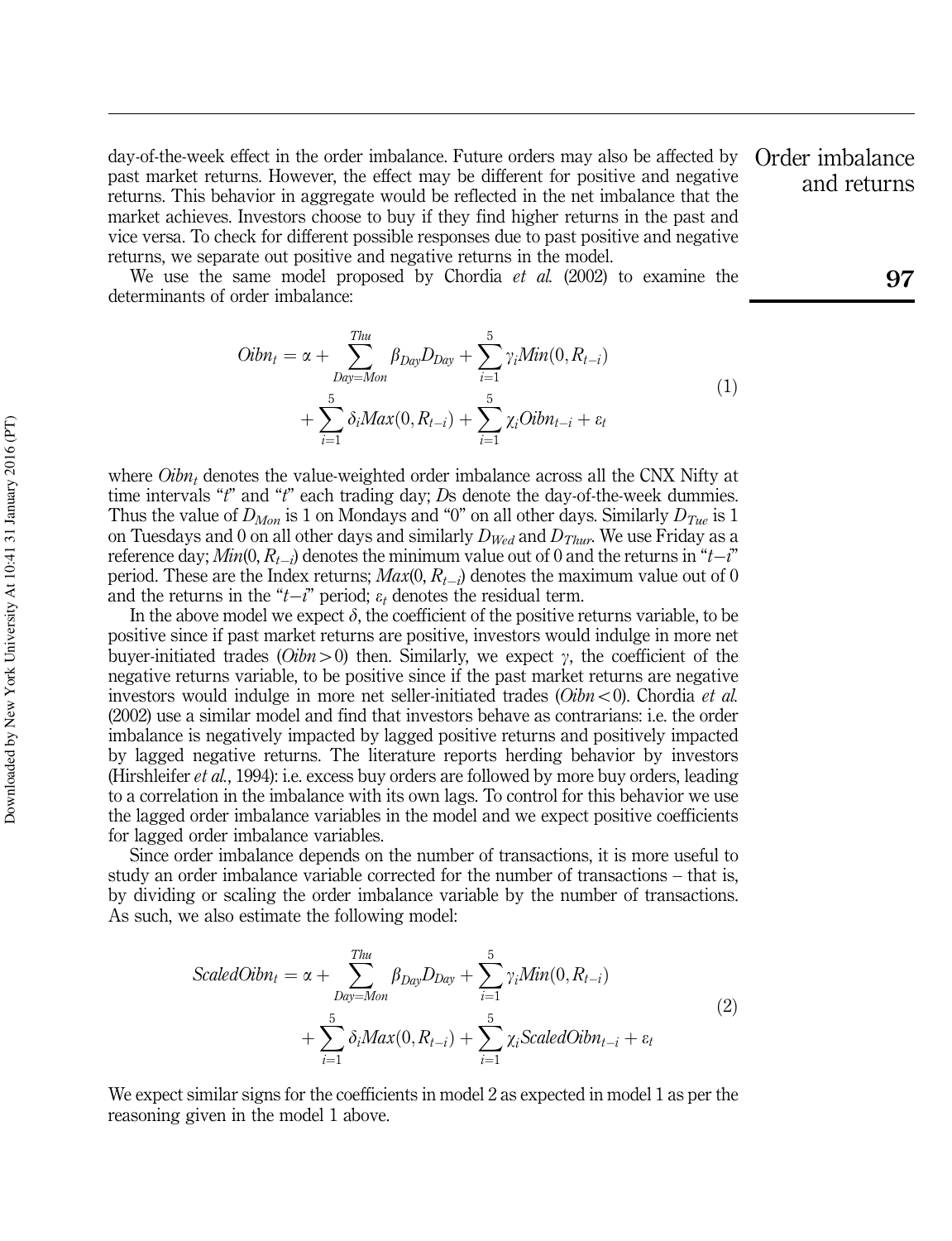Apart from order imbalance in number of trades (*Oibn*) and scaled order imbalance in number of trades (*ScaledOibn*) variables, we repeat the same exercise using order imbalance in value (*Oibv*) and also its scaled measure (*ScaledOibv*). Thus, the following models are also estimated for the pre-2002 and post-2002 and the aggregate (1999-2005) periods:

$$
Oibv_{t} = \alpha + \sum_{Day=Mon}^{Thu} \beta_{Day}D_{Day} + \sum_{i=1}^{5} \gamma_{i}Min(0, R_{t-i}) + \sum_{i=1}^{5} \delta_{i}Max(0, R_{t-i}) + \sum_{i=1}^{5} \chi_{i}Oibv_{t-i} + \varepsilon_{t}
$$
\n(3)

ScaledOib
$$
v_t = \alpha + \sum_{Day=Mon}^{Thu} \beta_{Day}D_{Day} + \sum_{i=1}^{5} \gamma_i Min(0, R_{t-i}) + \sum_{i=1}^{5} \delta_i Max(0, R_{t-i}) + \sum_{i=1}^{5} \chi_i ScaledOibv_{t-i} + \varepsilon_t
$$
 (4)

Since the measures of order imbalance show a high degree of correlation among themselves we expect similar results from the above estimated models, which would make our findings robust.

#### V. Summary statistics and results

We divided our aggregate period, January 1999-December 2005, into two sub-periods based on the date compulsory rolling settlements were introduced, January 1, 2002. We present our results for each sub-period. Selected descriptive statistics such as mean and standard deviation (SD) for the variables "number of transactions" (Numtrans) and "volume traded" (Vol) for the pre-2002 and post-2002 periods at daily intervals are provided in Table I. The selected descriptive statistics (mean and SD) together with the Augmented Dickey-Fuller (ADF) statistic for the index for the pre-2002 and post-2002 periods are provided in Table II panel A, for intervals of 60 minutes, 120 minutes and daily. Table II panel A also includes the significance level for the difference in the means of variables in the pre-2002 and post-2002[2] periods. Intra-day autocorrelations of returns with each measure of order imbalance are shown in Table II panel B, while the correlations between returns and each measure of order imbalance for the index for the pre- and post-periods are provided in Table II panel C. Table II panel C also reports the sign and significance level for the differences in order imbalance-returns correlations in the pre- and post-periods. Table III (panels A and B) contains the matrices of pair-wise correlations between returns and variables of order imbalance for the pre-2002 and post-2002 periods, respectively, for daily data. We also test for equality of correlations between Numtrans and Vol in the pre- and post-periods and report the results in Table III panel C.

From Table I we find that the traded volume and number of transactions are significantly higher in the post-2002 period compared to the pre-2002 period. The increase in trading volume may be ascribed to the market reforms introduced in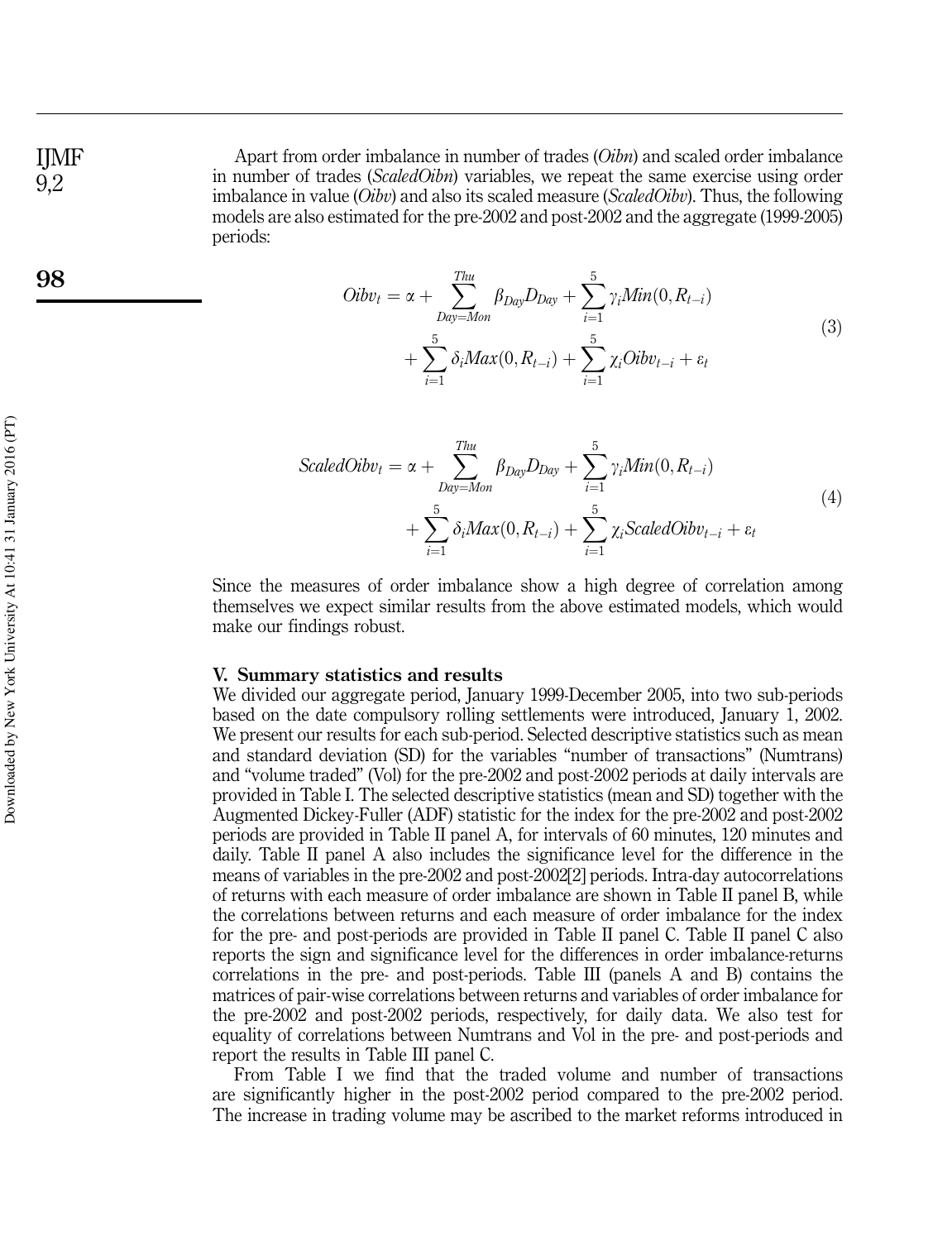|                  |                | Pre-2002                      |                 | Post-2002               | Post-pre<br>Sign and significance level | Order imbalance<br>and returns |
|------------------|----------------|-------------------------------|-----------------|-------------------------|-----------------------------------------|--------------------------------|
| Variable         | Mean           | <b>SD</b>                     | Mean            | SD.                     | for difference in means                 |                                |
| Numtrans<br>Vol  | 3.624<br>322.2 | 1,838.30<br>208.27            | 6,190<br>341.93 | 2,022.92<br>132.78      | $+$ **<br>$+$ *                         |                                |
| $\mathbf{r}$ and |                | $1 \t1 \t1 \t1 \t1 \t1 \t(0)$ |                 | $\cdot$ $\cdot$ $\cdot$ | $\sim$ $\sim$                           | 99                             |

Table I.

activity

Selected descriptive statistics of trading

Notes: Mean and standard deviation (SD) for the variables of number of transactions (Numtrans) and volume (Vol) for pre-2002 and post-2002 periods at daily interval. Pre-2002 refers to the period January 1999 to December 2001while post-2002 refers to January 2002 to December 2005.The variables Numtrans and Vol are weighted average of number of transactions and volume, respectively, for National Stock Exchange (NSE) stocks belonging to S&P CNX Nifty Index. The weights are in proportion to the market capitalization at the end of previous year. We test for the difference in mean for the variables of Numtrans and Vol between the pre-2002 and post-2002 periods. The sign and significance level for difference in means is reported in the last column. Vol is in Rs millions. \*,\*\*Significant at 5 and 1 percent, respectively

the Indian capital markets which have led to greater accessibility for market participants. The practice of rolling settlements, compulsory trading in dematerialized mode and internet trading may have contributed to this overall increase in trading volume.

Table II panel A shows that for the daily interval, the means of all the order imbalance measures (Oibn, ScaledOibn, Oibv and ScaledOibv) for the pre- and postperiods are negative and significantly different from zero. This indicates that there is selling pressure in both periods. However, the selling pressure as measured through means of Oibn, Oibv and ScaledOibv is significantly less in the post-2002 period compared to the pre-2002 period, indicating increasing market depth where the proportion of buyer-initiated trades is rising in the market.

The mean daily returns are negative for both periods. However, the mean returns for the pre-2002 period are not significantly different from zero while the mean returns for the post-2002 period are significantly different from zero. ADF statistics reveal that all the measures of order imbalance and returns are stationary in level form for the pre-2002 and post-2002 periods.

Thus, for the daily level we find significant differences in the order imbalance and trading activity measures and returns during the pre-2002 and post-2002 periods.

For shorter intervals of 120 and 60 minutes Table II panel A shows that all order imbalance measures have significant negative means for the pre- and post-periods. However, we find significantly reduced selling pressure for the intervals of 120 and 60 minutes as measured by the means of all order imbalance measures (except ScaledOibn), similar to the findings at daily intervals. For the intervals of 120 and 60 minutes, the mean returns in the pre-2002 period are significantly different from the mean returns in the post-2002 period.

In Table II panel B, returns show significant autocorrelation at the shorter intervals of 120 and 60 minutes in the pre-2002 period. The same relationship was not found in the post-2002 period. The absence of autocorrelation in the returns in the post-2002 period indicates that the Indian market has become weak form efficient in the post-2002 period compared to the pre-2002 period. The efficiency can be observed at shorter intervals of 60 minutes also.

We find significant autocorrelation in all the measures of order imbalance in both the pre- and post-periods (except for ScaledObin for the pre-2002 period).

Downloaded by New York University At 10:41 31 January 2016 (PT) Downloaded by New York University At 10:41 31 January 2016 (PT)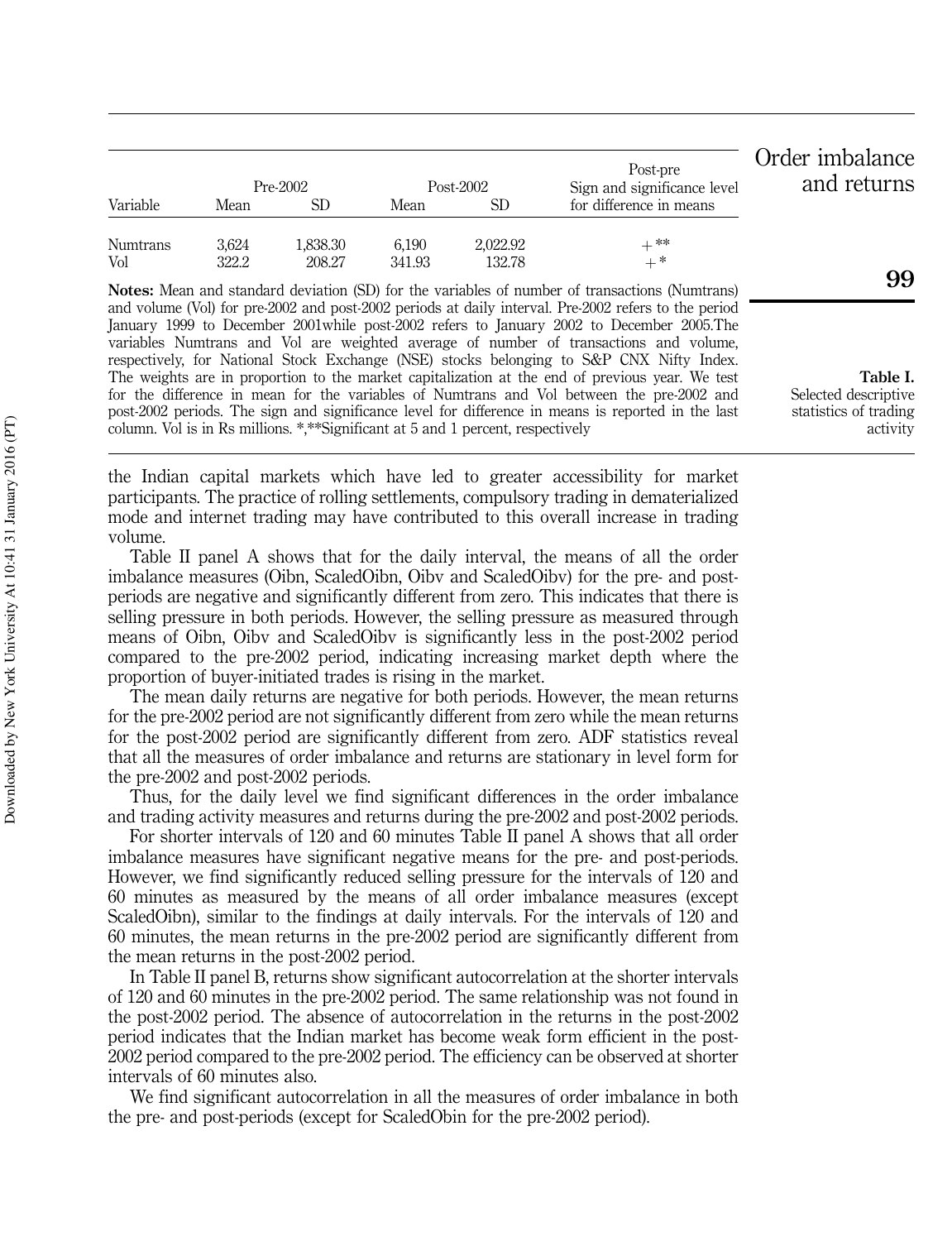| Table II.<br>Order imbalance and<br>returns - summary<br>statistics |                                                                                               |                                                                                                 |                                                                                                    |                                                                                    |                                                                              |                                                                                                                                                                                                                                                                                                                        |                                                                                     | <b>IJMF</b><br>9,2<br>100                                                                                                                         |
|---------------------------------------------------------------------|-----------------------------------------------------------------------------------------------|-------------------------------------------------------------------------------------------------|----------------------------------------------------------------------------------------------------|------------------------------------------------------------------------------------|------------------------------------------------------------------------------|------------------------------------------------------------------------------------------------------------------------------------------------------------------------------------------------------------------------------------------------------------------------------------------------------------------------|-------------------------------------------------------------------------------------|---------------------------------------------------------------------------------------------------------------------------------------------------|
| Panel $A^a$                                                         |                                                                                               |                                                                                                 | Pre-2002                                                                                           |                                                                                    |                                                                              | Post-2002                                                                                                                                                                                                                                                                                                              |                                                                                     | Sign and significance level<br>Post-2002-pre-2002                                                                                                 |
| Interval<br>Daily                                                   | Variable<br>Returns                                                                           | Mean<br>$-0.03$                                                                                 | S<br>$1.6\,$                                                                                       | $-8.9***$<br>ADF                                                                   | $-0.08$ *<br>Mean                                                            | 1.16<br>$\Theta$                                                                                                                                                                                                                                                                                                       | $-13.9***$<br>ADF                                                                   | for difference in means<br>$\tilde{\tilde{z}}_1$                                                                                                  |
|                                                                     | ScaledOibn<br>Oibn<br>Oibv                                                                    | $-8.07***$<br>$-0.01***$<br>$-45.6***$                                                          | $0.03\,$<br>114.1                                                                                  | $-9.01**$<br>$-8.2***$<br>-9.95**                                                  | $-3.77***$<br>$-35.5***$<br>-0.01**                                          |                                                                                                                                                                                                                                                                                                                        | $-10.40***$<br>$-9.96***$<br>$-11.5***$                                             | $\frac{*}{*}$<br>$*$ <sup>*</sup><br>ns                                                                                                           |
| 120 minutes                                                         | ScaledOibn<br>ScaledOibv<br>Returns<br>Oibv<br>Oibn                                           | $-2.10***$<br>$-0.01**$<br>$-2.68***$<br>$-2.15***$<br>$-15.22***$<br>$-0.03$                   |                                                                                                    | $-17.91**$<br>$-14.78***$<br>$-10.50***$<br>$-2.95***$<br>$-16.4***$               | $-0.01**$<br>$-0.71**$<br>$-1.24***$<br>$-0.69***$<br>$-0.03*$<br>$-12.0***$ |                                                                                                                                                                                                                                                                                                                        | $-21.9***$<br>$-20.85***$<br>$-9.45***$<br>$-293***$<br>$-18.52***$                 | $\frac{*}{*}$<br>$\frac{1}{2}$<br>$\ddot{*}$<br>$\ddot{\tilde{}}$<br>ns                                                                           |
| 60 minutes                                                          | ScaledOibn<br>ScaledOibv<br>ScaledOibv<br>Returns<br>Oibn<br>Oibv                             | $-0.01***$<br>$-1.34***$<br>$-2.10***$<br>$-0.02*$<br>$-7.6***$                                 | 25<br>25 56 56 56 56 56 56 56 56<br>25 56 56 56 56 56 56 56                                        | $-16.51***$<br>$-22.66***$<br>$-19.00***$<br>$-21.14***$<br>$-2.9***$<br>$-21.4**$ | $-6.02**$<br>$-0.01**$<br>$-0.62***$<br>$-0.01$                              | $\begin{array}{l} 11 \ 74 \\ 11 \ 84 \\ 13 \ 15 \\ 14 \ 16 \\ 15 \ 17 \\ 16 \ 18 \\ 17 \ 18 \\ 18 \ 19 \\ 19 \ 10 \\ 19 \ 10 \\ 10 \ 10 \\ 13 \ 10 \\ 16 \ 10 \\ 17 \ 10 \\ 18 \ 10 \\ 19 \ 10 \\ 19 \ 10 \\ 19 \ 10 \\ 19 \ 10 \\ 19 \ 10 \\ 19 \ 10 \\ 19 \ 10 \\ 19 \ 10 \\ 19 \ 10 \\ 19 \ 10 \\ 19 \ 10 \\ 19 \ $ | $-28.18***$<br>$-25.40***$<br>$-24.80***$<br>$-18.51***$<br>$-29.2***$<br>$-405***$ | $\frac{*}{*}$<br>$\begin{array}{ccc} \ast & \ast \\ \ast & + \end{array}$<br>$\begin{array}{c} * \\ + \\ + \end{array}$<br>$\overline{\text{ns}}$ |
| Interval<br>Daily                                                   | Panel B: autocorrelations (AC) in order imbalance and returns <sup>b</sup><br>Returns<br>Oibn | $0.10***$<br>Pre-2002<br>AC(1)<br>$-0.04$                                                       | $\frac{\text{Post-2002}}{\text{AC}(1)}$<br>$0.11**$<br>$-0.04$                                     |                                                                                    |                                                                              |                                                                                                                                                                                                                                                                                                                        |                                                                                     |                                                                                                                                                   |
| 120 minutes                                                         | ScaledOibn<br>ScaledOibn<br>ScaledOibv<br>ScaledOibv<br>Returns<br>Oibv<br>Oibn<br>Oibv       | $0.08***$<br>$0.24***$<br>$0.12***$<br>$0.24***$<br>$0.31***$<br>$0.23***$<br>$0.28***$<br>0.03 | $0.15***$<br>$0.30***$<br>$0.31***$<br>$0.15***$<br>$0.18***$<br>$0.29***$<br>$0.29***$<br>$-0.02$ |                                                                                    |                                                                              |                                                                                                                                                                                                                                                                                                                        |                                                                                     |                                                                                                                                                   |
|                                                                     |                                                                                               |                                                                                                 |                                                                                                    |                                                                                    |                                                                              |                                                                                                                                                                                                                                                                                                                        |                                                                                     | (continued)                                                                                                                                       |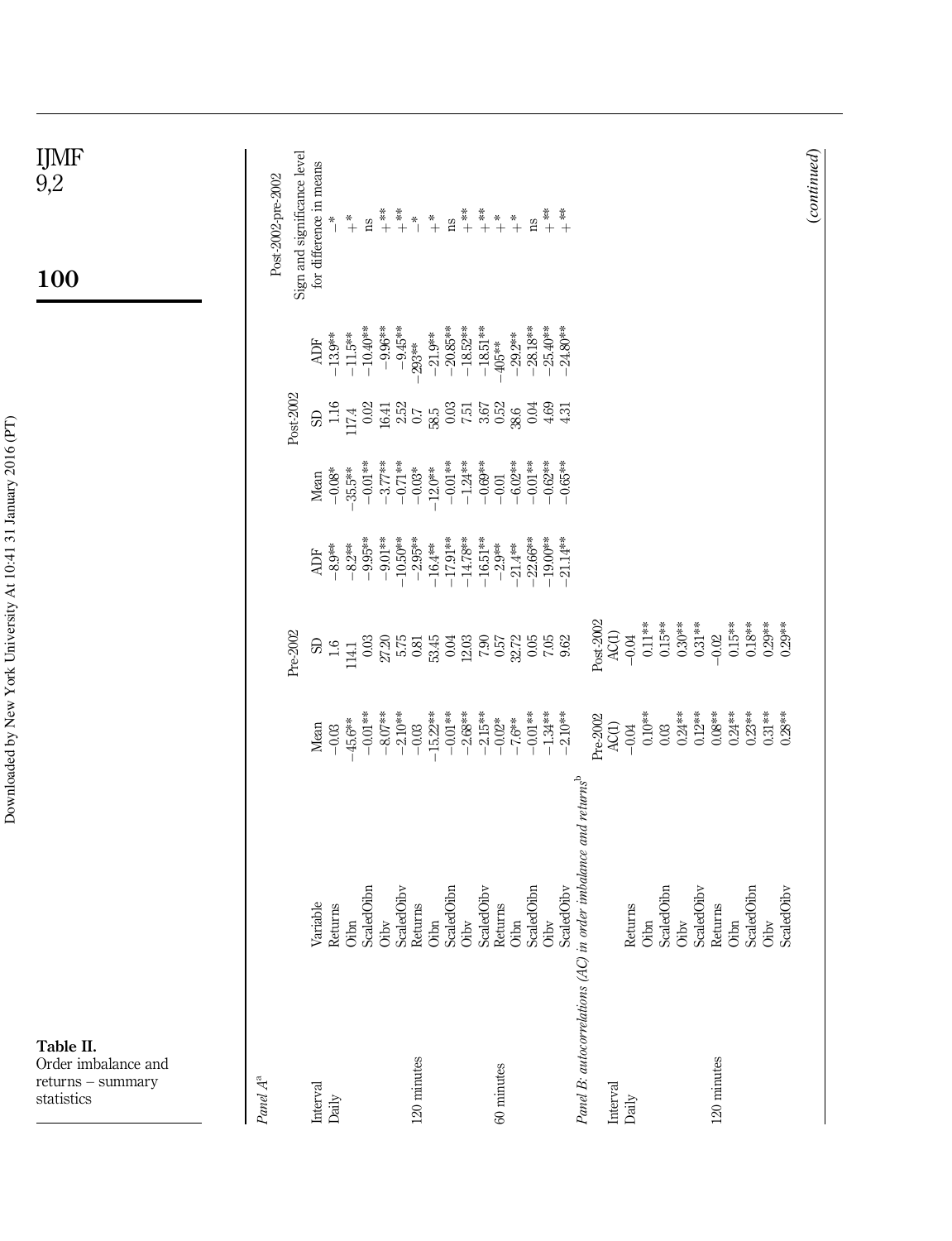| 60 minutes                                                            | Returns                                                                                | $0.04*$      | $-0.02$      |                                                                                                                                                                                                                                                                                                                                                                                                                                                                                                                                                                                                                                                                                                                                                                                                                                                                                                                                                                                                                                                                                                                                                                                                                                                                                                                                                                                                                                                                                                                                                                                                                                                                                                                                                                                                                                                                                                                                                                                                                                                                                                                                                                                                                 |
|-----------------------------------------------------------------------|----------------------------------------------------------------------------------------|--------------|--------------|-----------------------------------------------------------------------------------------------------------------------------------------------------------------------------------------------------------------------------------------------------------------------------------------------------------------------------------------------------------------------------------------------------------------------------------------------------------------------------------------------------------------------------------------------------------------------------------------------------------------------------------------------------------------------------------------------------------------------------------------------------------------------------------------------------------------------------------------------------------------------------------------------------------------------------------------------------------------------------------------------------------------------------------------------------------------------------------------------------------------------------------------------------------------------------------------------------------------------------------------------------------------------------------------------------------------------------------------------------------------------------------------------------------------------------------------------------------------------------------------------------------------------------------------------------------------------------------------------------------------------------------------------------------------------------------------------------------------------------------------------------------------------------------------------------------------------------------------------------------------------------------------------------------------------------------------------------------------------------------------------------------------------------------------------------------------------------------------------------------------------------------------------------------------------------------------------------------------|
|                                                                       | Oibn                                                                                   | $0.26***$    | $0.13**$     |                                                                                                                                                                                                                                                                                                                                                                                                                                                                                                                                                                                                                                                                                                                                                                                                                                                                                                                                                                                                                                                                                                                                                                                                                                                                                                                                                                                                                                                                                                                                                                                                                                                                                                                                                                                                                                                                                                                                                                                                                                                                                                                                                                                                                 |
|                                                                       | ScaledOibn                                                                             | $0.22***$    | $0.15***$    |                                                                                                                                                                                                                                                                                                                                                                                                                                                                                                                                                                                                                                                                                                                                                                                                                                                                                                                                                                                                                                                                                                                                                                                                                                                                                                                                                                                                                                                                                                                                                                                                                                                                                                                                                                                                                                                                                                                                                                                                                                                                                                                                                                                                                 |
|                                                                       | Oibv                                                                                   | $0.36***$    | $0.27***$    |                                                                                                                                                                                                                                                                                                                                                                                                                                                                                                                                                                                                                                                                                                                                                                                                                                                                                                                                                                                                                                                                                                                                                                                                                                                                                                                                                                                                                                                                                                                                                                                                                                                                                                                                                                                                                                                                                                                                                                                                                                                                                                                                                                                                                 |
|                                                                       | ScaledOibv                                                                             | $0.29***$    | $0.27***$    |                                                                                                                                                                                                                                                                                                                                                                                                                                                                                                                                                                                                                                                                                                                                                                                                                                                                                                                                                                                                                                                                                                                                                                                                                                                                                                                                                                                                                                                                                                                                                                                                                                                                                                                                                                                                                                                                                                                                                                                                                                                                                                                                                                                                                 |
| Panel C: correlation between                                          | returns and measures of order imbalance                                                |              |              |                                                                                                                                                                                                                                                                                                                                                                                                                                                                                                                                                                                                                                                                                                                                                                                                                                                                                                                                                                                                                                                                                                                                                                                                                                                                                                                                                                                                                                                                                                                                                                                                                                                                                                                                                                                                                                                                                                                                                                                                                                                                                                                                                                                                                 |
|                                                                       |                                                                                        | Pre-2002     | Post-2002    | No. post-2002 (correlation)-pre-2002(correlations)                                                                                                                                                                                                                                                                                                                                                                                                                                                                                                                                                                                                                                                                                                                                                                                                                                                                                                                                                                                                                                                                                                                                                                                                                                                                                                                                                                                                                                                                                                                                                                                                                                                                                                                                                                                                                                                                                                                                                                                                                                                                                                                                                              |
| Interval                                                              |                                                                                        | Correlations | Correlations | Sign and significance level for difference in correlations                                                                                                                                                                                                                                                                                                                                                                                                                                                                                                                                                                                                                                                                                                                                                                                                                                                                                                                                                                                                                                                                                                                                                                                                                                                                                                                                                                                                                                                                                                                                                                                                                                                                                                                                                                                                                                                                                                                                                                                                                                                                                                                                                      |
| $_{\rm Daily}$                                                        | Oibn                                                                                   | $0.68***$    | $0.72***$    | $\frac{*}{*}$                                                                                                                                                                                                                                                                                                                                                                                                                                                                                                                                                                                                                                                                                                                                                                                                                                                                                                                                                                                                                                                                                                                                                                                                                                                                                                                                                                                                                                                                                                                                                                                                                                                                                                                                                                                                                                                                                                                                                                                                                                                                                                                                                                                                   |
|                                                                       | ScaledOibn                                                                             | $0.73***$    | $0.63***$    | $\stackrel{*}{*}_{+}$                                                                                                                                                                                                                                                                                                                                                                                                                                                                                                                                                                                                                                                                                                                                                                                                                                                                                                                                                                                                                                                                                                                                                                                                                                                                                                                                                                                                                                                                                                                                                                                                                                                                                                                                                                                                                                                                                                                                                                                                                                                                                                                                                                                           |
|                                                                       | Oibv                                                                                   | $0.46***$    | $0.53***$    | $* +$                                                                                                                                                                                                                                                                                                                                                                                                                                                                                                                                                                                                                                                                                                                                                                                                                                                                                                                                                                                                                                                                                                                                                                                                                                                                                                                                                                                                                                                                                                                                                                                                                                                                                                                                                                                                                                                                                                                                                                                                                                                                                                                                                                                                           |
|                                                                       | ScaledOibv                                                                             | $0.55***$    | $0.46***$    | $*$                                                                                                                                                                                                                                                                                                                                                                                                                                                                                                                                                                                                                                                                                                                                                                                                                                                                                                                                                                                                                                                                                                                                                                                                                                                                                                                                                                                                                                                                                                                                                                                                                                                                                                                                                                                                                                                                                                                                                                                                                                                                                                                                                                                                             |
| 120 minutes                                                           | Oibn                                                                                   | $0.68***$    | $0.72***$    | $\frac{*}{*}$                                                                                                                                                                                                                                                                                                                                                                                                                                                                                                                                                                                                                                                                                                                                                                                                                                                                                                                                                                                                                                                                                                                                                                                                                                                                                                                                                                                                                                                                                                                                                                                                                                                                                                                                                                                                                                                                                                                                                                                                                                                                                                                                                                                                   |
|                                                                       | ScaledOibn                                                                             | $0.73***$    | $0.63***$    | $\ddot{*}$                                                                                                                                                                                                                                                                                                                                                                                                                                                                                                                                                                                                                                                                                                                                                                                                                                                                                                                                                                                                                                                                                                                                                                                                                                                                                                                                                                                                                                                                                                                                                                                                                                                                                                                                                                                                                                                                                                                                                                                                                                                                                                                                                                                                      |
|                                                                       | <b>Oibv</b>                                                                            | $0.46***$    | $0.53***$    | $*$                                                                                                                                                                                                                                                                                                                                                                                                                                                                                                                                                                                                                                                                                                                                                                                                                                                                                                                                                                                                                                                                                                                                                                                                                                                                                                                                                                                                                                                                                                                                                                                                                                                                                                                                                                                                                                                                                                                                                                                                                                                                                                                                                                                                             |
|                                                                       | ScaledOibv                                                                             | $0.55***$    | $0.46**$     | $\stackrel{*}{\ast}_{+}$                                                                                                                                                                                                                                                                                                                                                                                                                                                                                                                                                                                                                                                                                                                                                                                                                                                                                                                                                                                                                                                                                                                                                                                                                                                                                                                                                                                                                                                                                                                                                                                                                                                                                                                                                                                                                                                                                                                                                                                                                                                                                                                                                                                        |
| 60 minutes                                                            | Oibn                                                                                   | $0.67***$    | $0.71**$     | $\frac{*}{*}$                                                                                                                                                                                                                                                                                                                                                                                                                                                                                                                                                                                                                                                                                                                                                                                                                                                                                                                                                                                                                                                                                                                                                                                                                                                                                                                                                                                                                                                                                                                                                                                                                                                                                                                                                                                                                                                                                                                                                                                                                                                                                                                                                                                                   |
|                                                                       | ScaledOibn                                                                             | $0.71***$    | $0.60**$     | $*$                                                                                                                                                                                                                                                                                                                                                                                                                                                                                                                                                                                                                                                                                                                                                                                                                                                                                                                                                                                                                                                                                                                                                                                                                                                                                                                                                                                                                                                                                                                                                                                                                                                                                                                                                                                                                                                                                                                                                                                                                                                                                                                                                                                                             |
|                                                                       | Oiby                                                                                   | 0.44 **      | $0.50**$     | $* +$                                                                                                                                                                                                                                                                                                                                                                                                                                                                                                                                                                                                                                                                                                                                                                                                                                                                                                                                                                                                                                                                                                                                                                                                                                                                                                                                                                                                                                                                                                                                                                                                                                                                                                                                                                                                                                                                                                                                                                                                                                                                                                                                                                                                           |
|                                                                       | ScaledOibv                                                                             | $0.51***$    | $0.45***$    | $*$                                                                                                                                                                                                                                                                                                                                                                                                                                                                                                                                                                                                                                                                                                                                                                                                                                                                                                                                                                                                                                                                                                                                                                                                                                                                                                                                                                                                                                                                                                                                                                                                                                                                                                                                                                                                                                                                                                                                                                                                                                                                                                                                                                                                             |
| Notes: <sup>a</sup> Mean, standard dev<br>that returns for the period | 1999-2005 shows no autocorrelations. *,***Significant at 5 and 1 percent, respectively |              |              | capitalization at the end of previous year. Returns measures the trade-to-trade returns for the S&P CNX Nifty Index at daily, 120 minutes and 60 minutes intervals. The number of<br>returns, Oibn, ScaledOibn, Oibv and ScaledOibv between post-2002 and pre-2002 periods for daily, 120 minutes and 60 minutes intervals. Pre-2002 refers to the period January 1999<br>iation (SD) and Augmented Dickey Fuller Statistic (ADF) for average order imbalance and returns variables for National Stock Exchange (NSE) stocks<br>to December 2001 while post-2002 refers to January 2002 to December 2005. Panel B reports the autocorrelations and significance of autocorrelations for returns and order<br>imbalance variables. Panel C reports the correlations between the variables of order imbalance and returns. We test for the difference in correlations for the pre-2002 and post-2002<br>periods and report the sign and significance level in the last column of panel C. The order imbalance variables Oibn and Oibv measure the weighted order imbalance in terms of<br>the daily, 120 and 60-minute intervals are 976, 2,930 and 5,850, respectively. ScaledOibv is in Rs thousands. Oibv is in Rs millions. <sup>b</sup> For the aggregate period 1999-2005 the returns<br>autocorrelation at daily interval, 120- and 60-minute interval are $-0.04$ , $-0.01$ and $-0.01$ , respectively. None of these are significantly different from zero and it implies<br>belonging to S&P CNX Nifty Index. The selected descriptive statistics (mean, SD and ADF) for average order imbalance and returns variables are computed using daily, 120 and 60<br>minutes interval data for the pre-2002 and post-2002 periods and are presented in panel A. Panel A also includes sign and significance level for difference in means of variables of<br>number of transactions and volume. ScaledOibn and ScaledOibv are the corresponding scaled measures of Oibn and Oibv. The weights are in proportion to the market<br>observations in the pre-2002 period at the daily, 120- and 60-minute intervals are 594, 1,761 and 3,516, respectively. The number of observations in the post-2002 period at |
|                                                                       |                                                                                        |              |              |                                                                                                                                                                                                                                                                                                                                                                                                                                                                                                                                                                                                                                                                                                                                                                                                                                                                                                                                                                                                                                                                                                                                                                                                                                                                                                                                                                                                                                                                                                                                                                                                                                                                                                                                                                                                                                                                                                                                                                                                                                                                                                                                                                                                                 |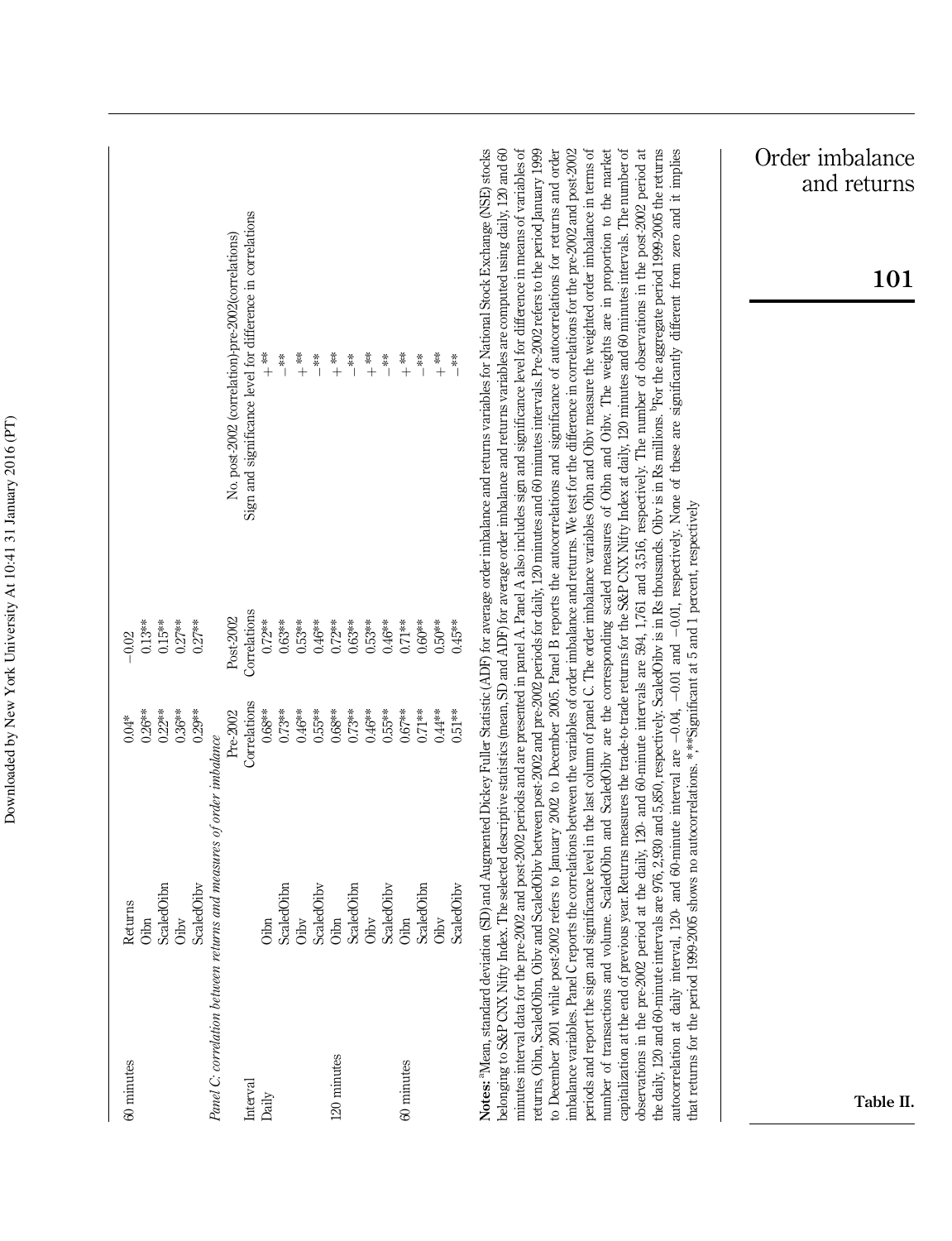| <b>IJMF</b> |                   | Oibn      | ScaledOibn | Oiby                                               | ScaledOiby | Vol      | Numtrans                              |
|-------------|-------------------|-----------|------------|----------------------------------------------------|------------|----------|---------------------------------------|
| 9,2         |                   |           |            |                                                    |            |          |                                       |
|             | Panel A           |           |            |                                                    |            |          |                                       |
|             | ScaledOibn        | $0.83**$  |            |                                                    |            |          |                                       |
|             | Oiby              | $0.88**$  | $0.66**$   |                                                    |            |          |                                       |
|             | ScaledOibv        | $0.82**$  | $0.83**$   | $0.89**$                                           |            |          |                                       |
| 102         | Vol               | $-0.16**$ | 0.04       | $-0.18**$                                          | $-0.04$    |          |                                       |
|             | Numtrans          | $-0.22**$ | 0.03       | $-0.21**$                                          | $-0.04$    | $0.83**$ |                                       |
|             | Returns           | $0.68**$  | $0.76**$   | $0.50**$                                           | $0.60**$   | $-0.03$  | $-0.07$                               |
|             | Panel B           |           |            |                                                    |            |          |                                       |
|             | ScaledOibn        | $0.93**$  |            |                                                    |            |          |                                       |
|             | Oiby              | $0.84**$  | $0.77**$   |                                                    |            |          |                                       |
|             | <b>ScaledOiby</b> | $0.80**$  | $0.84**$   | $0.94**$                                           |            |          |                                       |
|             | Vol               | $-0.001$  | $0.15**$   | 0.02                                               | $0.16**$   |          |                                       |
|             | Numtrans          | $-0.06$   | $0.11**$   | $-0.03$                                            | $0.12**$   | $0.90**$ |                                       |
|             | Returns           | $0.85**$  | $0.78**$   | $0.64**$                                           | $0.60**$   | $-0.07*$ | $-0.07*$                              |
|             | Panel C           |           |            |                                                    |            |          |                                       |
|             |                   |           |            |                                                    |            |          | Sign and significance level for       |
|             |                   |           | Pre-2002   |                                                    | Post-2002  |          | difference in correlations (post-pre) |
|             | Corr              |           | $0.83**$   |                                                    | $0.90**$   |          | $+$ **                                |
|             | .                 |           | $\cdots$   | $\mathbf{a}$ , and $\mathbf{a}$ , and $\mathbf{a}$ |            | .        |                                       |

Notes: Pair-wise correlations as well as their significance levels are reported between average order imbalance, volume, number of transactions and return measures for National Stock Exchange (NSE) stocks belonging to S&P CNX Nifty Index. Oibn and Oibv measures weighted order imbalance in terms of number of transactions and volume traded. Numtrans and Vol are the weighted average of number of transactions and volume, respectively. The weights are in proportion to the market capitalization at the end of previous year. ScaledOibn and ScaledOibv are the corresponding scaled measures of Oibn and Oibv. Returns measures the trade-to-trade returns for the S&P CNX Nifty Index at daily intervals. Panel A reports the correlations for pre-2002 period while panel B reports the correlations for post-2002. Pre-2002 period refers to the period January 1999 to December 2001 while post-2002 refers to January 2002 to December 2005. Panel C reports the correlations as well as their significance levels between the variables of Numtrans and Vol in the pre-2002 and post-2002 periods. The last column of panel C reports the results of the test of equality of correlations between the pre-2002 and post-2002 periods. \*,\*\*Significant at 5 and 1 percent, respectively

The results from the analysis of aggregate periods (as shown in the note to Table II panel B) reveal no autocorrelation in the returns at any of the intervals of daily, 120 and 60 minutes whereas the pre-2002 data show autocorrelation at shorter intervals of 120 and 60 minutes. Thus, using the aggregate period for analysis would not give correct idea of efficiency for the pre-2002 period.

As Table II panel C shows, the order imbalance-returns correlations for the unscaled measures of order imbalance are significantly higher in the post-2002 period compared to the pre-2002 period. However, for scaled measures we find that order imbalancereturns correlations are lower for the post-2002 period compared to the pre-2002 period at all the intervals of daily, 120 and 60 minutes. This shows that, after accounting for the number of transactions, the order imbalance-returns correlations have actually fallen in the post-2002 period.

As Table III panels A and B show, all order imbalance measures continue to show significant positive correlation with each other in both the pre-2002 and post-2002 periods.

The correlation between order imbalance and other measures of trading activity such as traded volume or number of trades displays no clear pattern. While in the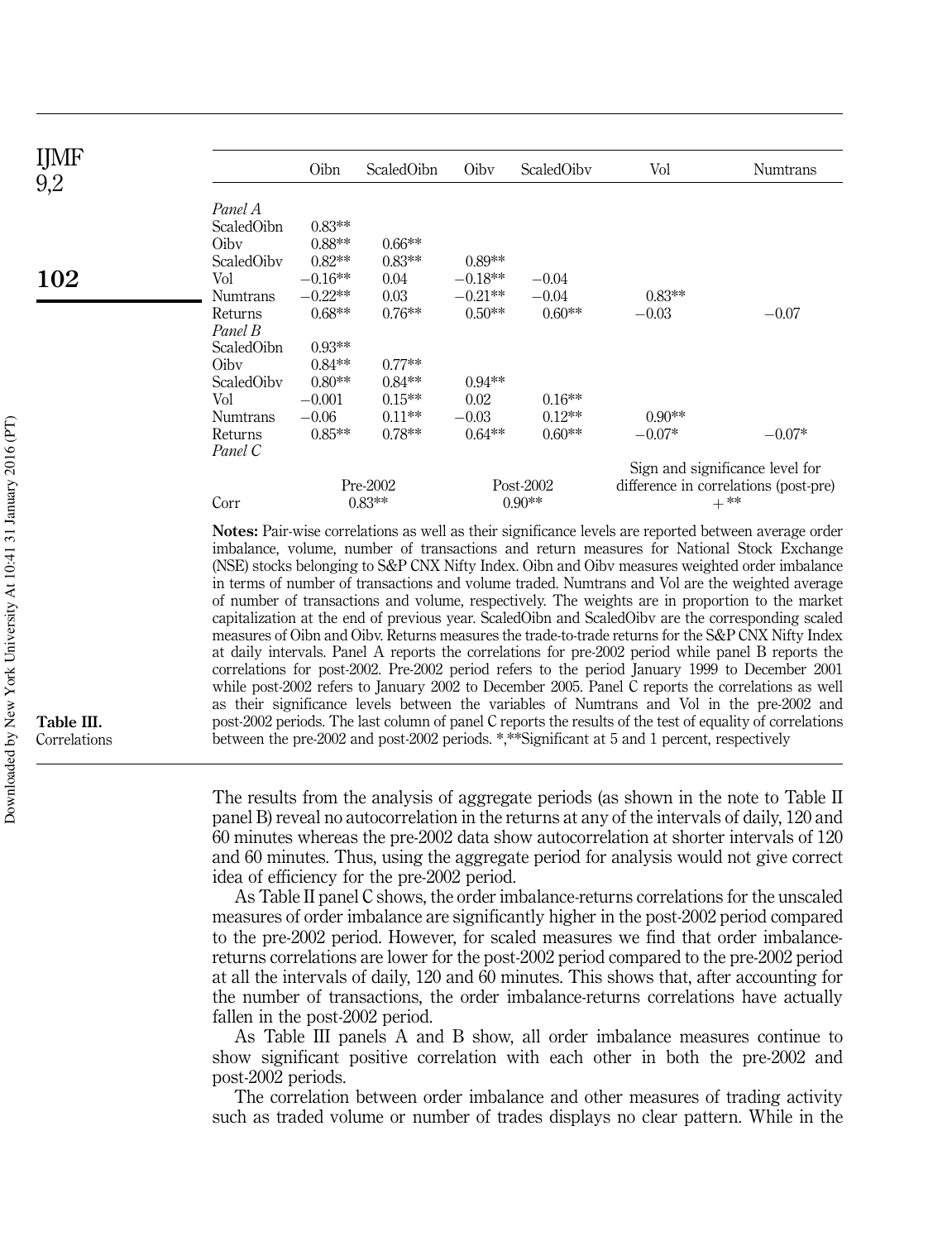pre-2002 period, the measure of traded volume (Vol) shows a negative correlation with unscaled measures of order imbalance (and no correlation with the scaled measures), in the post-2002 period it shows no correlation with these measures (and shows positive correlation with the scaled measures). Similar behavior is seen for the variable Numtrans. We find that high or low volumes or number of trades provide no accurate indication about the direction of the trade, which is shown through the measures of order imbalance.

Table III panels A and B indicate that measures of traded volume (Vol) and Numtrans show no significant correlation with returns in the pre-2002 period while the relationship becomes significant in the post-2002 period. These measures of trading activity thus have no definitive relationship with returns and do not give precise predictions of future returns.

Table III panel C shows that the correlation between number of trades and traded volume is high and positive in both periods. However, the correlation between these measures is significantly higher in the post-2002 period, indicating that high-volume trades are associated with a higher number of trades in the post-2002 period compared to the pre-2002 period.

We estimated models 1 and 2 separately for the pre-2002, post-2002 and aggregate periods. Using estimated models 1 and 2, the signs and significance levels of the estimated regression coefficients for the pre-2002, post-2002 and aggregate periods are shown in Table IV, which also contains selected goodness-of-fit measures such as adjusted  $R^2$  and  $p$ -value of the calculated  $F$ -statistic.

Similarly, we estimated models 3 and 4 separately for the pre-2002, post-2002 and aggregate periods. From estimated models 3 and 4, the signs and significance levels of the regression coefficients (apart from selected goodness-of-fit measures of the estimated models such as adjusted  $R^2$  and p-value of calculated F-statistic) for the pre-, post- and aggregate periods are displayed in Table V [3].

Table V gives the results for the pre-2002 period. The intercept coefficient has a significant negative sign, showing that Fridays are associated with net seller-initiated orders. Friday has a significant impact on the order imbalance which is different from Tuesday and Thursday. This confirms the presence of the day-of-the-week effect in the order imbalance for the pre-2002 period. In the pre-rolling settlement period, the settlement on the Bombay Stock Exchange (BSE) was every Friday while on the NSE it was every Tuesday. It is likely that the order flow shifted from BSE to NSE on Fridays as the outstanding position on BSE had to be settled on that day. The sign indicates that more sell order flows were shifting to NSE on Fridays. This shows the day-of-theweek effect in order imbalance in the pre-2002 period.

The negative significant coefficient for the past positive market returns at the first lag indicates that lagged positive returns lead to a fall in the subsequent net buyerinitiated trades. Similarly, the negative significant coefficient for the past negative market returns at the first lag indicates that lagged negative returns lead to a rise in the subsequent net buyer-initiated trades.

A positive significant coefficient for the first lagged measures of order imbalance indicates the persistence behavior in the order imbalance from one day to the next.

The results for Oibn are quite similar to that of ScaledOibn. We note that the presence of the day-of-the-week effect in both unscaled and scaled measures of order imbalance is an indicator that the results are not influenced by the number of transactions.

Order imbalance and returns

103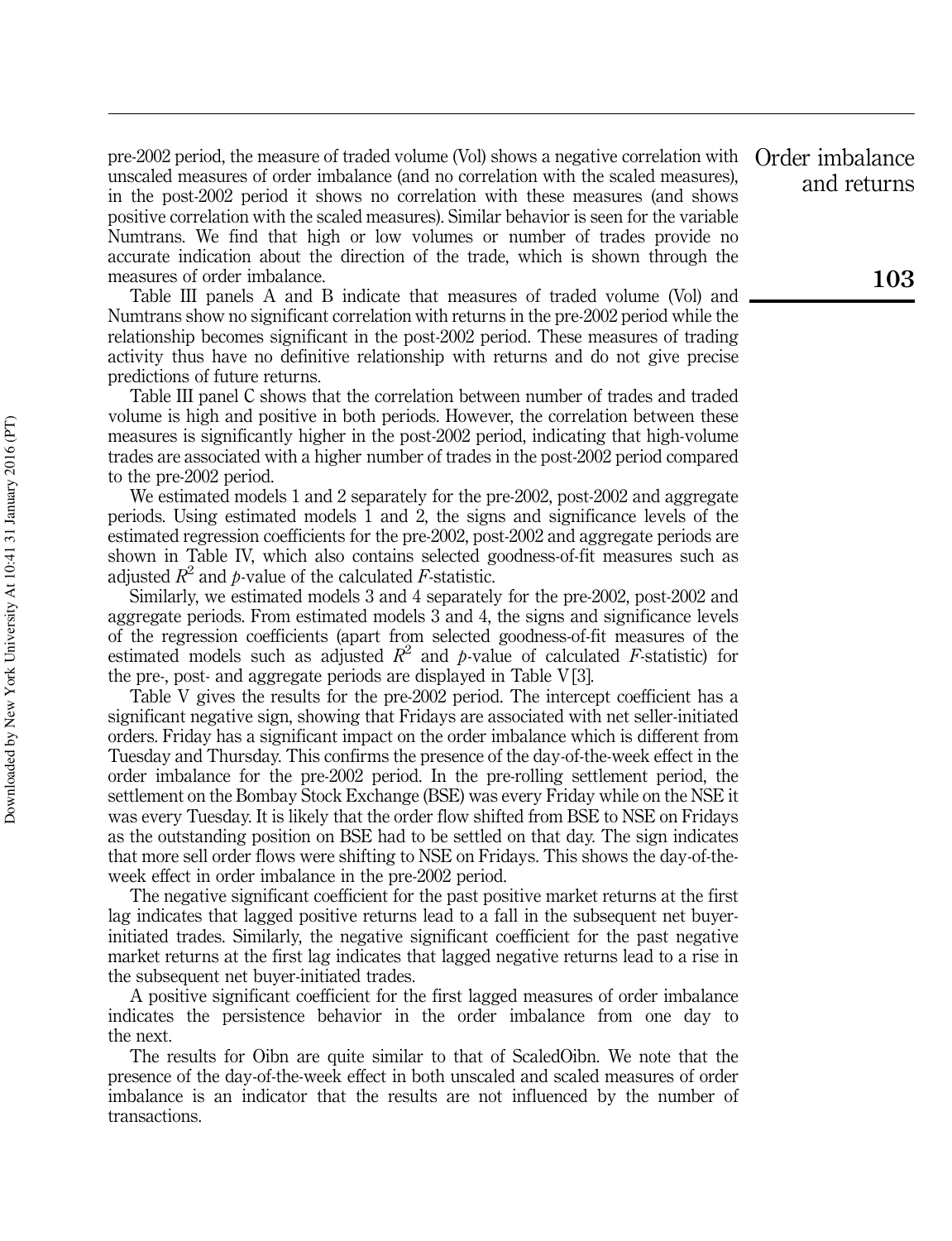| IJMF<br>9,2                                     | Aggregate                                                                      | $*$       | m   | $* +$                | $_{\rm ns}$ | ns                       | $*$                 | $\mathbf{ns}$     | m                 | $\mathbf{n}\mathbf{s}$ | $\mathbf{n}$ s         | $*$ <sup>*</sup>                       | $_{\rm ns}$       | ns             | ns                                                                                | $_{\rm ns}$            | $\stackrel{*}{\ast}_{+}$                            | $\overset{*}{+}$                                                                   | ns                            | ns                           | $\stackrel{*}{\ast}_{+}$      | 0.07           | 0.00                         |                                                                                                                                                                                                                                                                                                                                                               |                                                                                                                                                      |                                                                                                                                                                                                                                                                                                                                |                                                                                                                                |                                                                                                                                                 |
|-------------------------------------------------|--------------------------------------------------------------------------------|-----------|-----|----------------------|-------------|--------------------------|---------------------|-------------------|-------------------|------------------------|------------------------|----------------------------------------|-------------------|----------------|-----------------------------------------------------------------------------------|------------------------|-----------------------------------------------------|------------------------------------------------------------------------------------|-------------------------------|------------------------------|-------------------------------|----------------|------------------------------|---------------------------------------------------------------------------------------------------------------------------------------------------------------------------------------------------------------------------------------------------------------------------------------------------------------------------------------------------------------|------------------------------------------------------------------------------------------------------------------------------------------------------|--------------------------------------------------------------------------------------------------------------------------------------------------------------------------------------------------------------------------------------------------------------------------------------------------------------------------------|--------------------------------------------------------------------------------------------------------------------------------|-------------------------------------------------------------------------------------------------------------------------------------------------|
| 104                                             | Sign and significance level of the coefficient<br>$Scale dOibn_t$<br>Post-2002 |           | ns  | ns                   | ns          | ns                       | ns                  | $\ddot{\tilde{}}$ | 125               | $\ast$                 | ns                     | $\mathrm{*}_{\scriptscriptstyle\Vert}$ | $_{ns}$           | $\overline{n}$ | $\overline{\text{ns}}$                                                            | $_{ns}$                | $\begin{array}{c}\n\ast \\ \ast \\ + \n\end{array}$ | $*$ <sup>*</sup>                                                                   | ns                            | $\stackrel{*}{\ast}$         | $_{\rm ns}$                   | 0.07           | 0.00                         |                                                                                                                                                                                                                                                                                                                                                               |                                                                                                                                                      |                                                                                                                                                                                                                                                                                                                                | represents the period from January, 1999 to December, 2001, while post-2002 period represents the period from January, 2002 to |                                                                                                                                                 |
|                                                 | Pre-2002                                                                       | $*$       | ns  | $*$ <sup>*</sup>     | 125         | $\stackrel{*}{\ast}_{+}$ | $\ddot{\ast}$       | ns                | $_{ns}$           | $_{ns}$                | $\overline{\text{ns}}$ | $*$                                    | ns                | $\mathbf{n}$ s | ns                                                                                | $\overline{\text{ns}}$ | $*$ <sup>*</sup>                                    | $_{\rm ns}$                                                                        | ns                            | ns                           | ns                            | 0.06           | 0.00                         |                                                                                                                                                                                                                                                                                                                                                               |                                                                                                                                                      |                                                                                                                                                                                                                                                                                                                                |                                                                                                                                |                                                                                                                                                 |
|                                                 | Aggregate                                                                      | 茶_        | ns  | 125                  | ns          | ns                       | $\ddot{\tilde{}}_l$ | $\ddot{}$         | $_{ns}$           | $_{\rm ns}$            | ns                     | $*$                                    | $_{ns}$           | $\mathbf{n}$ s | $\mathbf{n}$ s                                                                    | $_{\rm ns}$            |                                                     | $\begin{array}{cc} \boldsymbol{\sharp} & \boldsymbol{\sharp} \\ + & + \end{array}$ | $\overset{*}{+}$              | $_{\rm ns}$                  | $\overset{*}{+}$              | 0.06           | 0.00                         |                                                                                                                                                                                                                                                                                                                                                               |                                                                                                                                                      |                                                                                                                                                                                                                                                                                                                                |                                                                                                                                |                                                                                                                                                 |
|                                                 | Sign and significance level of the coefficient<br>Post-2002<br>$Oibn_t$        |           | ns  | ns                   | ns          | ns                       | ns                  | $\star$           | ns                | ns                     | ns                     | $\ddot{\tilde{}}$                      | $_{ns}$           | $\overline{n}$ | ns                                                                                | $_{\rm ns}$            | $*$ <sup>*</sup>                                    | $*$ <sup>*</sup>                                                                   | ns                            | ns                           | ns                            | 0.05           | 0.00                         |                                                                                                                                                                                                                                                                                                                                                               |                                                                                                                                                      |                                                                                                                                                                                                                                                                                                                                |                                                                                                                                |                                                                                                                                                 |
|                                                 | Pre-2002                                                                       | 茶         | ns  | $\stackrel{*}{\ast}$ | $_{ns}$     | $*$ +                    | $\ddot{*}$          | $_{ns}$           | ns                | ns                     | ns                     | $\ddot{\tilde{}}$                      | $_{ns}$           | $\mathbf{n}$ s | ns                                                                                | ns                     | $*$ <sup>*</sup>                                    | $_{\rm ns}$                                                                        | ns                            | ns                           | ns                            | 0.09           | 0.00                         |                                                                                                                                                                                                                                                                                                                                                               |                                                                                                                                                      |                                                                                                                                                                                                                                                                                                                                |                                                                                                                                |                                                                                                                                                 |
| Table IV.<br>Determinants of<br>order imbalance | Explanatory variable<br>Dependent variable<br>Time period                      | Intercept | Mon | Tue                  | Wed         | Thur                     | $Max(0, R_t)$       | $Max(0, R_{t-2})$ | $Max(0, R_{t-3})$ | $Max(0, R_{t-4})$      | $Max(0, R_{t-5})$      | $Min(0, R_{t-1}]$                      | $Min(0, R_{t-2})$ |                | $\begin{array}{c} \textit{Min}(0,R_{t-3}) \\ \textit{Min}(0,R_{t-4}) \end{array}$ | $Min(0, R_t)$          | $Oibn_{t-1}/Scale doibn_{t-1}$                      | $Oibn_{t-2}/ScaledOibn_{t-2}$                                                      | $Oibn_{t-3}/Scale Oibn_{t-3}$ | $Obn_{t-4}/ScaledOibn_{t-4}$ | $Oibn_{t-5}/ScaledOibn_{t-5}$ | Adjusted $R^2$ | $b$ -value of $F$ -statistic | Notes: $Oilm_i$ , represents the daily order imbalance measured in number of transactions on a trading day t, while ScaledOibn, is the scaled order imbalance in<br>number of transactions ( <i>Oibn<sub>t</sub>lNumtrans</i> ,) on a trading day t, where Numtrans is the total number of transaction on day t. The variables of <i>Oibn<sub>t</sub></i> and | ScaledOlbn, are weighted averages for NSE stocks in S&P CNX Nifty. These are the dependent variables. Each of them is regressed on past positive and | for the pre-2002 period, post-2002 period and the aggregate period. This table also includes goodness of fit measures such as adjusted $R^2$ and $p$ -value of<br>negative S&P CNX Nifty returns as well as the day of the week dummies. The sign and significance level of the estimated regression coefficients are reported | F-statistic. Pre-2002 period                                                                                                   | December, 2005. The aggregate period represents the period from January 1999 to December 2005. *,**Significant at 5 and 1 percent, respectively |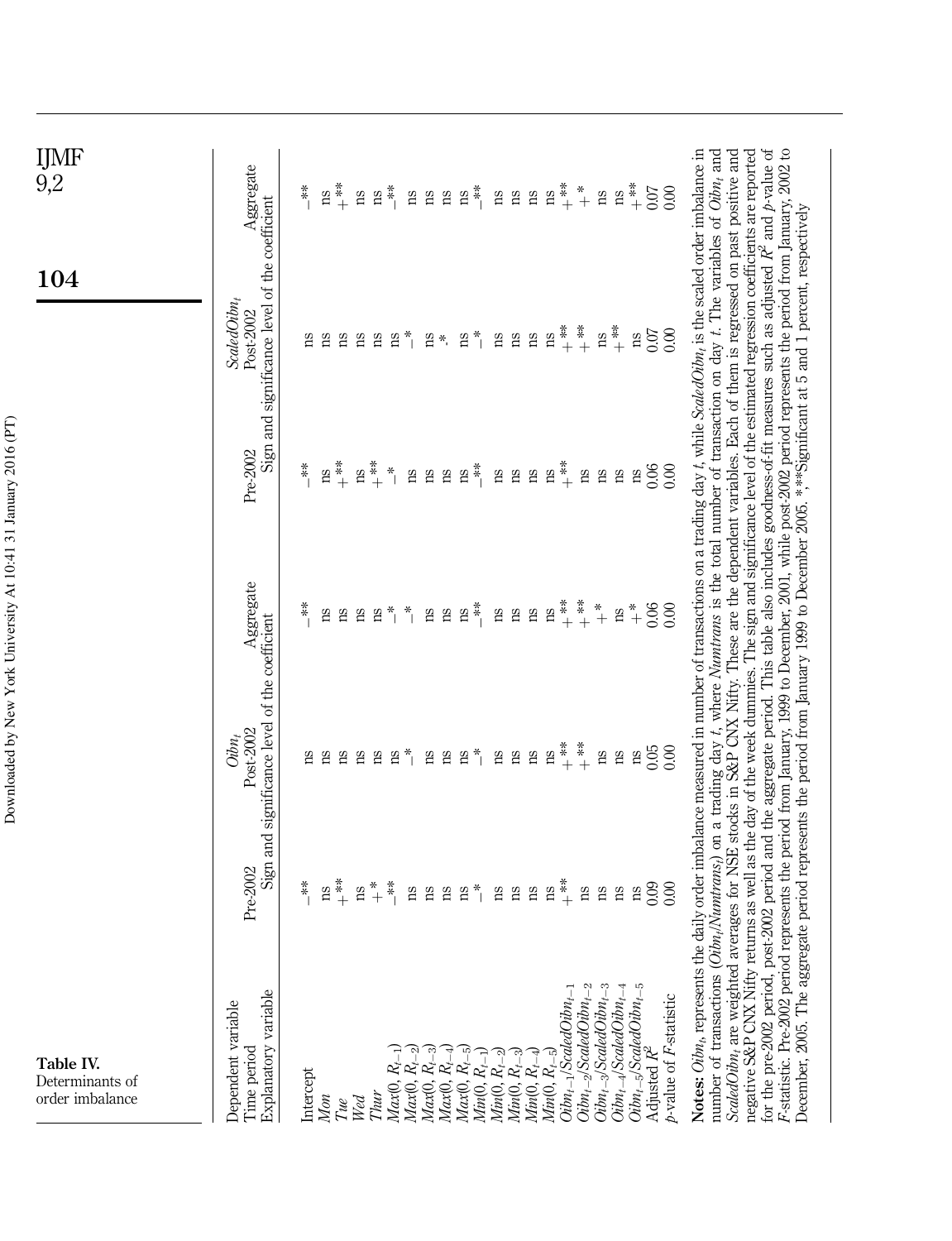| Explanatory variable<br>Dependent variable<br>Time period                                                                                                                                                                                                                                                                                                                                                                                                                                                                                                                                                                                                                                                                                                                                                                                                                                                                                   | Pre-2002       | Sign and significance level of the coefficient<br>Post-2002<br>$Oibv_t$ | Aggregate              | Pre-2002              | Sign and significance level of the coefficient<br>$ScaledOibv_t$<br>Post-2002                                                    | Aggregate                |
|---------------------------------------------------------------------------------------------------------------------------------------------------------------------------------------------------------------------------------------------------------------------------------------------------------------------------------------------------------------------------------------------------------------------------------------------------------------------------------------------------------------------------------------------------------------------------------------------------------------------------------------------------------------------------------------------------------------------------------------------------------------------------------------------------------------------------------------------------------------------------------------------------------------------------------------------|----------------|-------------------------------------------------------------------------|------------------------|-----------------------|----------------------------------------------------------------------------------------------------------------------------------|--------------------------|
|                                                                                                                                                                                                                                                                                                                                                                                                                                                                                                                                                                                                                                                                                                                                                                                                                                                                                                                                             |                |                                                                         |                        |                       |                                                                                                                                  |                          |
| Intercept                                                                                                                                                                                                                                                                                                                                                                                                                                                                                                                                                                                                                                                                                                                                                                                                                                                                                                                                   | $*$            | ns                                                                      |                        | $*$                   |                                                                                                                                  | $*$                      |
| Mon                                                                                                                                                                                                                                                                                                                                                                                                                                                                                                                                                                                                                                                                                                                                                                                                                                                                                                                                         | 125            | m                                                                       | ns                     | ns                    | g                                                                                                                                | Ωã                       |
| Tue                                                                                                                                                                                                                                                                                                                                                                                                                                                                                                                                                                                                                                                                                                                                                                                                                                                                                                                                         | $+$            | ns                                                                      | ns                     | $* +$                 | πs                                                                                                                               | $+$                      |
| Wed                                                                                                                                                                                                                                                                                                                                                                                                                                                                                                                                                                                                                                                                                                                                                                                                                                                                                                                                         | ns             | ns                                                                      | ns                     | $_{ns}$               | ns                                                                                                                               | ns                       |
| Thur                                                                                                                                                                                                                                                                                                                                                                                                                                                                                                                                                                                                                                                                                                                                                                                                                                                                                                                                        | ns             | ns                                                                      | ns                     | $\alpha$ <sup>d</sup> | ns                                                                                                                               | 1S                       |
| $Max(0, R_{t-1})$                                                                                                                                                                                                                                                                                                                                                                                                                                                                                                                                                                                                                                                                                                                                                                                                                                                                                                                           | ns             | ns                                                                      | $\tilde{\tau}$         | $_{ns}$               | ns                                                                                                                               | ΠS                       |
| $Max(0, R_{t-2})$                                                                                                                                                                                                                                                                                                                                                                                                                                                                                                                                                                                                                                                                                                                                                                                                                                                                                                                           | ns             | ns                                                                      | ns                     | ns                    | ns                                                                                                                               | m                        |
| $Max(0, R_{t-3})$                                                                                                                                                                                                                                                                                                                                                                                                                                                                                                                                                                                                                                                                                                                                                                                                                                                                                                                           | ns             | ns                                                                      | ns                     | ns                    | ns                                                                                                                               | m                        |
| $Max(0, R_{t-4})$                                                                                                                                                                                                                                                                                                                                                                                                                                                                                                                                                                                                                                                                                                                                                                                                                                                                                                                           | ns             | 125                                                                     | $\mathbf{n}$           | 125                   | ns                                                                                                                               | ms                       |
| $Max(0, R_{t-5})$                                                                                                                                                                                                                                                                                                                                                                                                                                                                                                                                                                                                                                                                                                                                                                                                                                                                                                                           | ns             | 125                                                                     | ns                     | 125                   | $_{\rm ns}$                                                                                                                      | Ά                        |
| $Min(0, R_{t-1})$                                                                                                                                                                                                                                                                                                                                                                                                                                                                                                                                                                                                                                                                                                                                                                                                                                                                                                                           | ns             | 125                                                                     | $\tilde{\tilde{z}}_1$  | $\mathbf{n}$ s        | ns                                                                                                                               | m                        |
| $Min(0, R_{t-2})$                                                                                                                                                                                                                                                                                                                                                                                                                                                                                                                                                                                                                                                                                                                                                                                                                                                                                                                           | ns             | $\mathbf{n}$ s                                                          | $\overline{n}$         | ns                    | ns                                                                                                                               | $\mathbf{n}$ s           |
| $Min(0, R_{t-3})$                                                                                                                                                                                                                                                                                                                                                                                                                                                                                                                                                                                                                                                                                                                                                                                                                                                                                                                           | ns             | $\mathbf{n}$ s                                                          | $\mathbf{n}$ s         | $\mathbf{n}$ s        | ns                                                                                                                               | ns                       |
| $Min(0, R_{t-4})$                                                                                                                                                                                                                                                                                                                                                                                                                                                                                                                                                                                                                                                                                                                                                                                                                                                                                                                           | $_{ns}$        | $\overline{\text{ns}}$                                                  | $+$                    | $+$                   | $\mathbf{n}$ s                                                                                                                   | $*$                      |
| $Min(0, R_{t-5})$                                                                                                                                                                                                                                                                                                                                                                                                                                                                                                                                                                                                                                                                                                                                                                                                                                                                                                                           | $_{ns}$        | $_{ns}$                                                                 | ns                     | ns                    | $_{ns}$                                                                                                                          | $_{\rm ns}$              |
| $Oibv_{t-1}/ScaledOibv_{t-1}$                                                                                                                                                                                                                                                                                                                                                                                                                                                                                                                                                                                                                                                                                                                                                                                                                                                                                                               | $+\frac{1}{2}$ | $\begin{array}{c}\n\ast \\ \ast \\ + \n\end{array}$                     | $* +$                  | $* +$                 | $+\frac{1}{2}$                                                                                                                   | $\stackrel{*}{\ast}_{+}$ |
| $Oibv_{t-2}/ScaledOibv_{t-2}$                                                                                                                                                                                                                                                                                                                                                                                                                                                                                                                                                                                                                                                                                                                                                                                                                                                                                                               | $*$ +          | ns                                                                      | $+$                    | ns                    | $\rm ns$                                                                                                                         | $*$ <sub>+</sub>         |
| $Oibv_{t-3}/ScaledOibv_{t-3}$                                                                                                                                                                                                                                                                                                                                                                                                                                                                                                                                                                                                                                                                                                                                                                                                                                                                                                               | $_{ns}$        | $+$ $+$                                                                 | $\overline{\text{ns}}$ | $_{ns}$               | $*$ <sub>+</sub>                                                                                                                 | ns                       |
| $Cibv_{t-4}/ScaledOibv_{t-4}$                                                                                                                                                                                                                                                                                                                                                                                                                                                                                                                                                                                                                                                                                                                                                                                                                                                                                                               | $_{ns}$        | $\overset{*}{+}$                                                        | $_{ns}$                | $*$                   | $*$ <sup>*</sup>                                                                                                                 | $_{\rm ns}$              |
| $Oibv_{t-S}$ Scaled $Oibv_{t-S}$                                                                                                                                                                                                                                                                                                                                                                                                                                                                                                                                                                                                                                                                                                                                                                                                                                                                                                            | ns             | $_{\rm ns}$                                                             | ns                     | ns                    | $\mathbf{n}$ s                                                                                                                   | ns                       |
| Adjusted $R^2$                                                                                                                                                                                                                                                                                                                                                                                                                                                                                                                                                                                                                                                                                                                                                                                                                                                                                                                              | 0.10           | 0.12                                                                    | 0.11                   | 0.06                  | 0.14                                                                                                                             | 0.07                     |
| $b$ -value of $F$ -statistic                                                                                                                                                                                                                                                                                                                                                                                                                                                                                                                                                                                                                                                                                                                                                                                                                                                                                                                | 0.00           | 0.00                                                                    | 0.00                   | 0.00                  | 0.00                                                                                                                             | 0.00                     |
| ( <i>Oibv/Numtrans</i> ) on a trading day t, where <i>Numtrans</i> is the total number of transaction on day t. The variables of <i>Oibv</i> , and <i>ScaledOibv</i> , are weighted averages for NSE stocks in S&P CNX Nifty. These are the dependent<br>Notes: Oibv <sub>b</sub> , represents the daily order imbalance measured in terms of traded volume on a trading day t, while ScaledOibv <sub>t</sub> is the scaled order imbalance<br>post-2002 period and the aggregate period. This table also includes goodness-of-fit measures such as adjusted $R^2$ and $p$ -value of $F$ -statistic. Pre-2002 period<br>returns as well as the day of the week dummies. The sign and significance levels of the estimated regression coefficients are reported for the pre-2002 period<br>period represents the period from January 1999 to December 2005. *,**Significant at 5 and 1 percent, respectively<br>represents the period from J |                |                                                                         |                        |                       | anuary, 1999 to December, 2001, while post-2002 period represents the period from January, 2002 to December, 2005. The aggregate |                          |
|                                                                                                                                                                                                                                                                                                                                                                                                                                                                                                                                                                                                                                                                                                                                                                                                                                                                                                                                             |                |                                                                         |                        |                       |                                                                                                                                  |                          |
|                                                                                                                                                                                                                                                                                                                                                                                                                                                                                                                                                                                                                                                                                                                                                                                                                                                                                                                                             |                |                                                                         |                        |                       |                                                                                                                                  | Order imbalance          |
|                                                                                                                                                                                                                                                                                                                                                                                                                                                                                                                                                                                                                                                                                                                                                                                                                                                                                                                                             |                |                                                                         |                        |                       |                                                                                                                                  |                          |
| Determinants of<br>order imbalance                                                                                                                                                                                                                                                                                                                                                                                                                                                                                                                                                                                                                                                                                                                                                                                                                                                                                                          |                |                                                                         |                        |                       |                                                                                                                                  | and returns              |
| Table V.                                                                                                                                                                                                                                                                                                                                                                                                                                                                                                                                                                                                                                                                                                                                                                                                                                                                                                                                    |                |                                                                         |                        |                       |                                                                                                                                  |                          |
|                                                                                                                                                                                                                                                                                                                                                                                                                                                                                                                                                                                                                                                                                                                                                                                                                                                                                                                                             |                |                                                                         |                        |                       | 105                                                                                                                              |                          |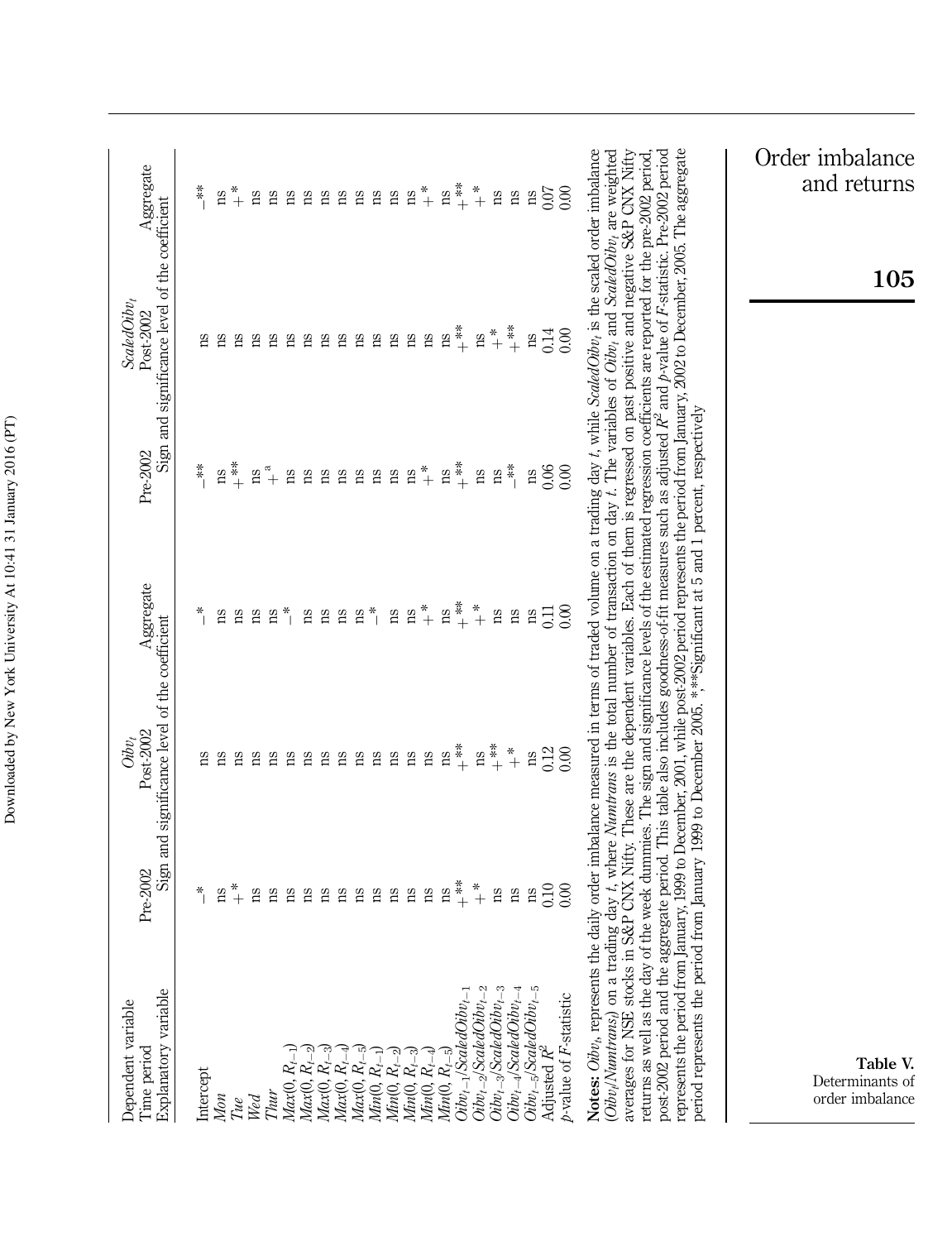From Table IV we note the following results for the post-2002 period: We find an absence of the day-of-the-week effect in the order imbalance. In the post-2002 period, compulsory rolling settlement was initiated in all stocks on both exchanges so there was no incentive to shift order flow from one exchange to the other because of differences in settlement days.

A negative significant coefficient for the past positive market returns at the second and fourth lags (estimated model 2 for ScaledOibn) brings out contrarian investor behavior. However, for the pre-2002 period we find only the first lag of the positive market returns to be significant while for the post-2002 period we do not find the first lag to be significant. A negative significant coefficient for the past negative market returns at the first lag again brings out contrarian investor behavior similar to the pre-2002 period results both in lags and signs. Positive significant coefficients for a few lagged measures of order imbalance indicate the persistence of order imbalance in the same direction.

The pre-2002 period results are different from the post-2002 period with respect to the day-of-the-week effect. Using a similar model, Chordia *et al.* (2002) do not find any day-of-the-week effect for the US market for the period January 1988-December 1998 while Lee *et al.* (2003) find a day-of-the-week effect for the Taiwanese market for the period September 1996-April 1999. Though no Indian studies examine the day-ofthe-week effect in the order imbalance, our results are consistent with Gupta's (2006), which do not find any day-of-the-week effect in the Nifty returns for the period 2002- 2005. From the effects of the past positive and negative market returns on order imbalance, we find negative and significant coefficients for both the pre-2002 and post-2002 periods, indicating that investors move against the past market direction; i.e. if the lagged returns are positive, the net order imbalance decreases but if they are negative, then net order imbalance increases. This finding is consistent with the findings of Chordia *et al.* (2002), who document similar behavior on the part of investors in the NYSE. Lee *et al.* (2003) find similar contrarian behavior for the Taiwanese market.

If we examine the aggregate results in Table IV we note that the results for the whole period 1999-2005 would be misleading since they indicate the presence of the day-of-the-week effect in the order imbalance even when it is absent for the post-2002 period. Further, we note that the coefficient of the variable *Oibnt*-5 /*Scaled Oibnt*-5 is not significant in both the pre-2002 and post-2002 periods but is significant in the aggregate period.

From Table V, we highlight the following results for the pre-2002 period: a dayof-the-week effect in the order imbalance is observed, with Friday being significantly different from Tuesday. We obtained similar results when we used trades measures of order imbalance (Oibn and ScaledOibn) for the same period. Also the sign of the coefficient is negative, indicating that Friday is associated with higher number as well as the value of net seller-initiated trades. Thus, imbalances in the pre-2002 period for both the trades measures and volume measures are influenced by the day-of-the-week.

The past returns (positive or negative) show no significant relation to the order imbalance measures, indicating that the value measures of order imbalance are not influenced by the past positive returns. This result is different for the trades measure of order imbalance in the pre-2002 period, which shows that the past positive market returns have a significant negative impact on order imbalance, leading to reduction in net buyer-initiated trades. Even when the number of net buyer-initiated trades reduces

106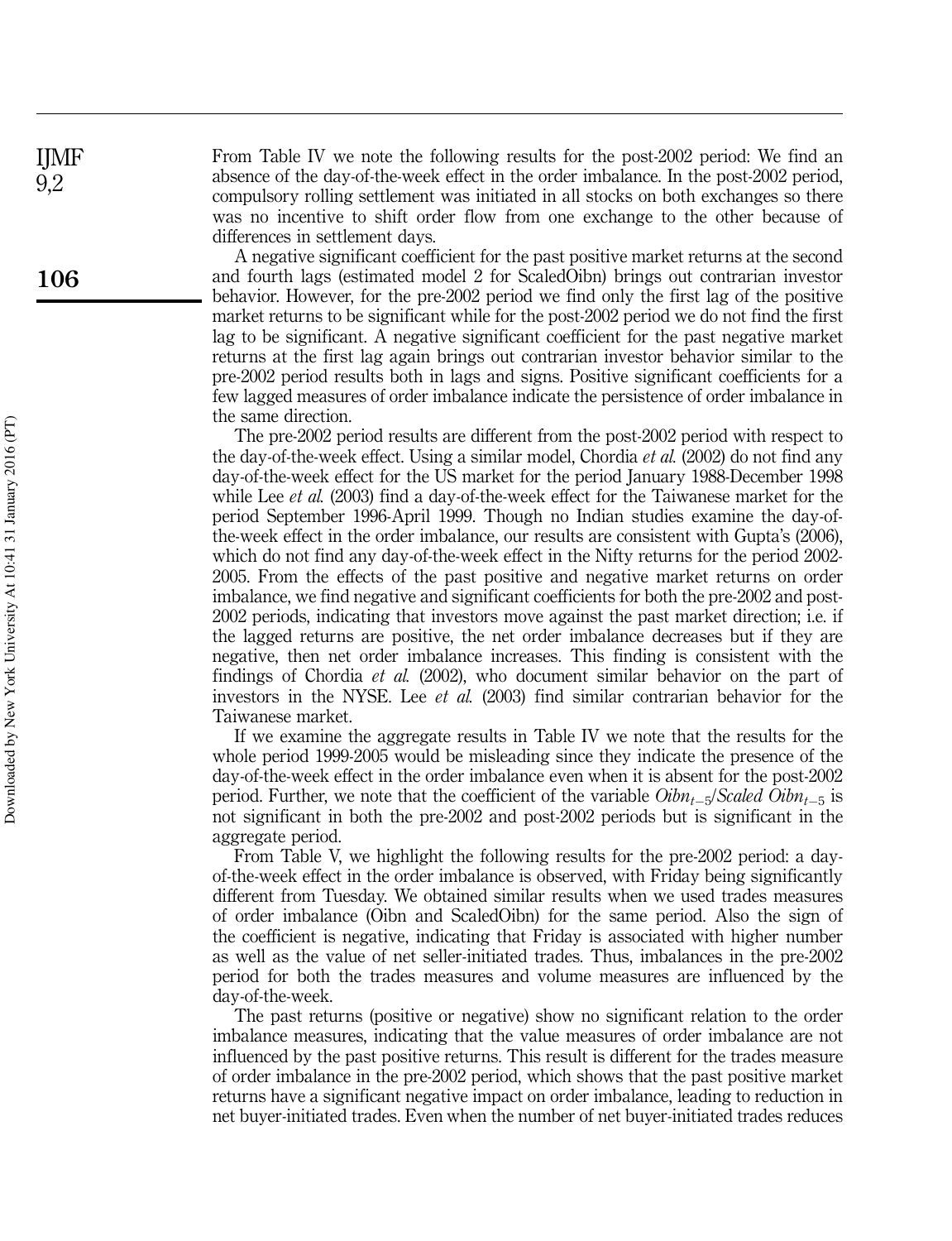with high past positive returns, the value of net buyer-initiated trades is not influenced by the past positive market returns.

The past negative market returns show no significant relation to the value measure of order imbalance for all the lags except the fourth lag, indicating that order imbalance is not influenced by past negative market returns. The positive significance for the fourth lag is surprising.

The lagged value of order imbalance has significant positive impact on future order imbalance once again indicating the existence of herding in the order flow from one day to the next day. However, we get a negative sign for the fourth lag of order imbalance indicating that the future order imbalance is negatively impacted by the order imbalance of the fourth day.

The results for the post-2002 period from Table V indicate an absence of day-ofthe-week effects in value measures of order imbalance, similar to the results for trades measure of order imbalance. Day-of-the-week influences neither the order imbalance of number of trades nor the order imbalance of value.

We do not find evidence of lagged positive or negative returns having an impact on the value measures of order imbalance. This is different from the results we get for the trades measure of order imbalance where we find that past positive and negative returns significantly impact the trades measure of order imbalance. This again indicates that even though the order imbalance in number of trades is affected by past positive or negative market returns, there is no similar impact on the value measure of order imbalance.

The lagged measure of order imbalance shows a positive significant influence on the future order imbalance, reflecting the phenomenon of herding in the orders. Compared to the pre-2002 period, we do not find any of the lags of order imbalance having significant negative impact on the future order imbalance in the post-2002 period.

#### VI. Summary and conclusions

We investigate the issue of market efficiency by examining the forecasting ability of past returns. The literature suggests that the order imbalance affects returns. Any reform which reduces the imbalances or eliminates any pattern would not be useful for returns forecasting thereby improving the efficiency of the market. In this paper we find that, following the structural reforms, the order imbalance measures in the post-2002 period have significantly declined compared to the pre-2002 period at the daily as well as the intra-day interval across the trade as well as value measures. A decline in imbalances may also be an indicator of less informed trading and better liquidity, since high imbalances lead to less liquidity. The results indicate that since 2002 less informed trading has created better liquidity than pre-2002. Order imbalance measures do not exhibit any day-of-the-week effect in the post-2002 period, while they do so in the pre-2002 period. This shows that order imbalance is not dependent on any particular day-of-the-week. Since order imbalance ultimately affects the returns, this indicates that returns may not exhibit any day-of-the-week effect in the post-2002 period. These results are consistent with those of Gupta (2006), who does not find any day-of-the-week effect in the returns in the post-2002 period.

The returns-order imbalance correlations show a significant drop in the post-2002 period compared to the pre-2002 period, further indicating that the order imbalance for returns forecasting is declining in the post-2002 period. This is an indicator that the Indian market following structural reforms is becoming more efficient.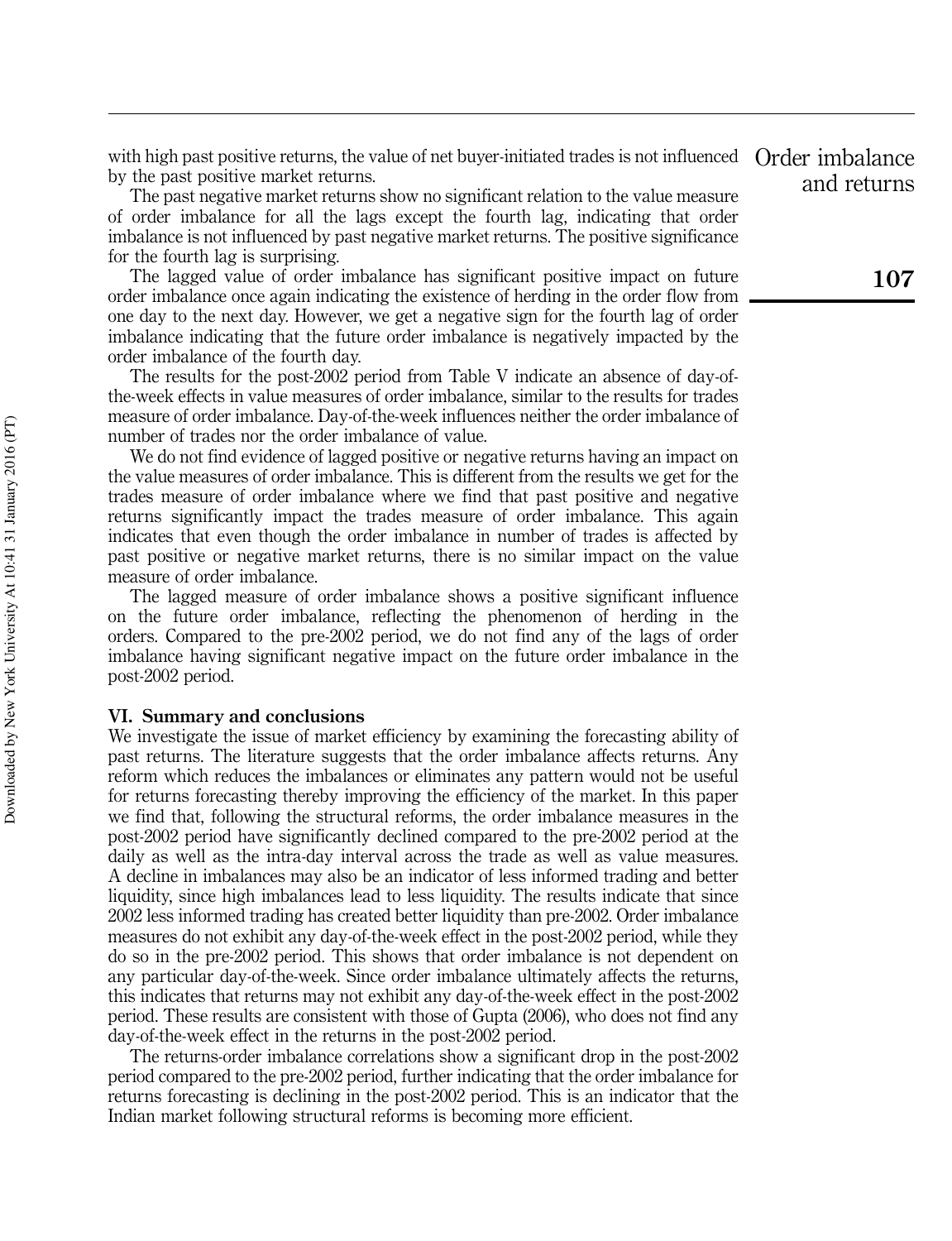To the best of our knowledge this paper is the first of its kind to examine the factors affecting the order imbalances in the Indian market. It shows that structural reforms have had a positive impact in reducing the order flow imbalance as well as order imbalance-returns correlations, increasing the efficiency of the Indian market. Our study contributes to the literature of market design. Further research is needed to examine the ability of the Indian market to absorb imbalances and the speed with which imbalance information is reflected in market prices.

### Notes

- 1. The quotes and trades data are recorded by two different agencies. So sometimes the quotes before but very near to the trades were recorded after the trade time.
- 2. From here on, pre and post periods would refer to pre-2002 and post-2002 periods.
- 3. The output of estimated regression models 1 to 4 is available from the authors on request.

#### References

- Aitken, M. and Frino, A. (1996), "The accuracy of the tick test: evidence from the Australian stock exchange", *Journal of Banking & Finance*, Vol. 20 No. 10, pp. 1715-29.
- Banz, W. (1981), "The relationship between returns and market value of common stocks", *Journal of Financial Economics*, Vol. 9 No. 1, pp. 3-18.
- Basu, S. (1977), "Investment performance of common stocks in relation to their price-earnings ratio: a test of the efficient market hypothesis", *Journal of Finance*, Vol. 32 No. 3, pp. 663-82.
- Basu, S. (1983), "The relationship between earnings yield market value, and return for NYSE common stocks: further evidence", *Journal of Financial Economics*, Vol. 12 No. 1, pp. 129-56.
- Blume, E., Mackinlay, A. and Terker, B. (1989), "Order imbalance and stock price movements on October 19 and 20, 1987", *Journal of Finance*, Vol. 44 No. 4, pp. 827-48.
- Brown, P., Walsh, D. and Yuen, A. (1997), "The interaction between order imbalance and stockprice", *Pacific-Basin Finance Journal*, Vol. 5 No. 5, pp. 539-57.
- Cambell, Y. and Shiller, R. (1988), "Stock prices, earnings and expected dividends", *Journal of Finance*, Vol. 43 No. 3, pp. 661-76.
- Chan, K. and Fong, W. (2000), "Trade size, order imbalance, and the volatility–volume relation", *Journal of Financial Economics*, Vol. 57 No. 2, pp. 247-73.
- Chordia, T., Roll, R. and Subrahmanyam, A. (2002), "Order imbalance, liquidity and market returns", *Journal of Financial Economics*, Vol. 65 No. 1, pp. 111-31.
- Fama, E. and French, R. (1992), "The cross-section of expected stock returns", *Journal of Finance*, Vol. 47 No. 2, pp. 427-65.
- Finucane, T. (2000), "A direct test of methods for inferring trade direction from intra-day data", *Journal of Financial and Quantitative Analysis*, Vol. 35 No. 4, pp. 553-76.
- Gupta, A. (2006), "Day-of-the-week effect on the Indian stock market: new evidence", *ICFAI Journal of Applied Finance*, Vol. 12 No. 8, pp. 5-14.
- Hirshleifer, D., Subrahmanyam, A. and Titman, S. (1994), "Security analysis and trading patterns when some investors receive information before others", *Journal of Finance*, Vol. 49 No. 5, pp. 1665-98.
- Karpoff, J. (1987), "The relation between price changes and volume: a survey", *Journal of Financial and Quantitative Analysis*, Vol. 22 No. 1, pp. 109-26.
- Lee, C. and Ready, M. (1991), "Inferring trade direction from intra-day data", *Journal of Finance*, Vol. 46 No. 2, pp. 733-47.

108